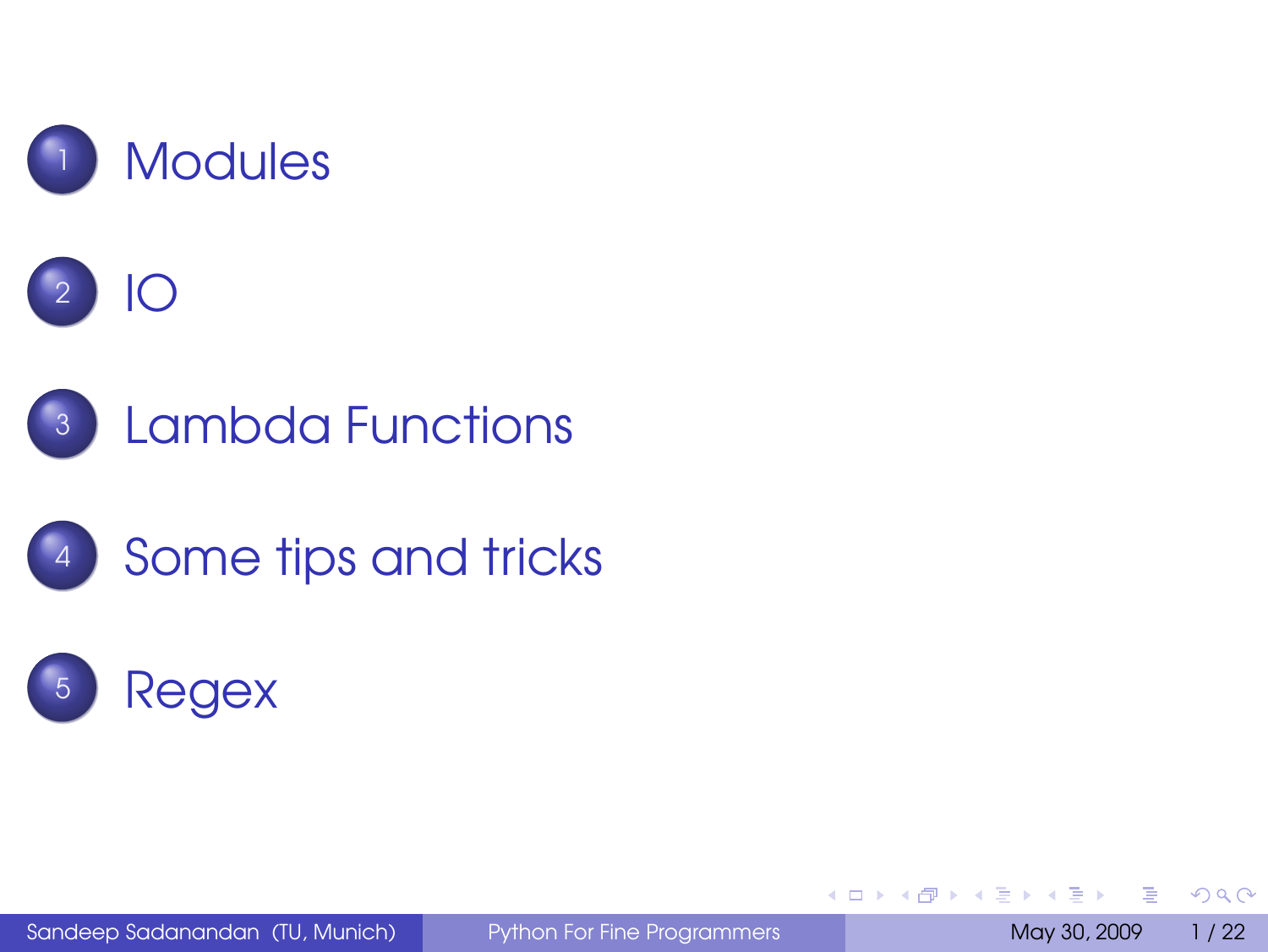### What are they?

- Modules are collections of classes or functions or definitions or simply python code. (Python files are)
- **•** They are re-usable. One could use the codes from a different module
- **•** There are some standard Python modules (eg. sys, math)
- **•** To use the code/module, one has to use the keyword import and also should know what exactly is available in the module.

 $\Omega$ 

<span id="page-1-0"></span> $\leftarrow$   $\Box$   $\rightarrow$   $\leftarrow$   $\leftarrow$   $\Box$   $\rightarrow$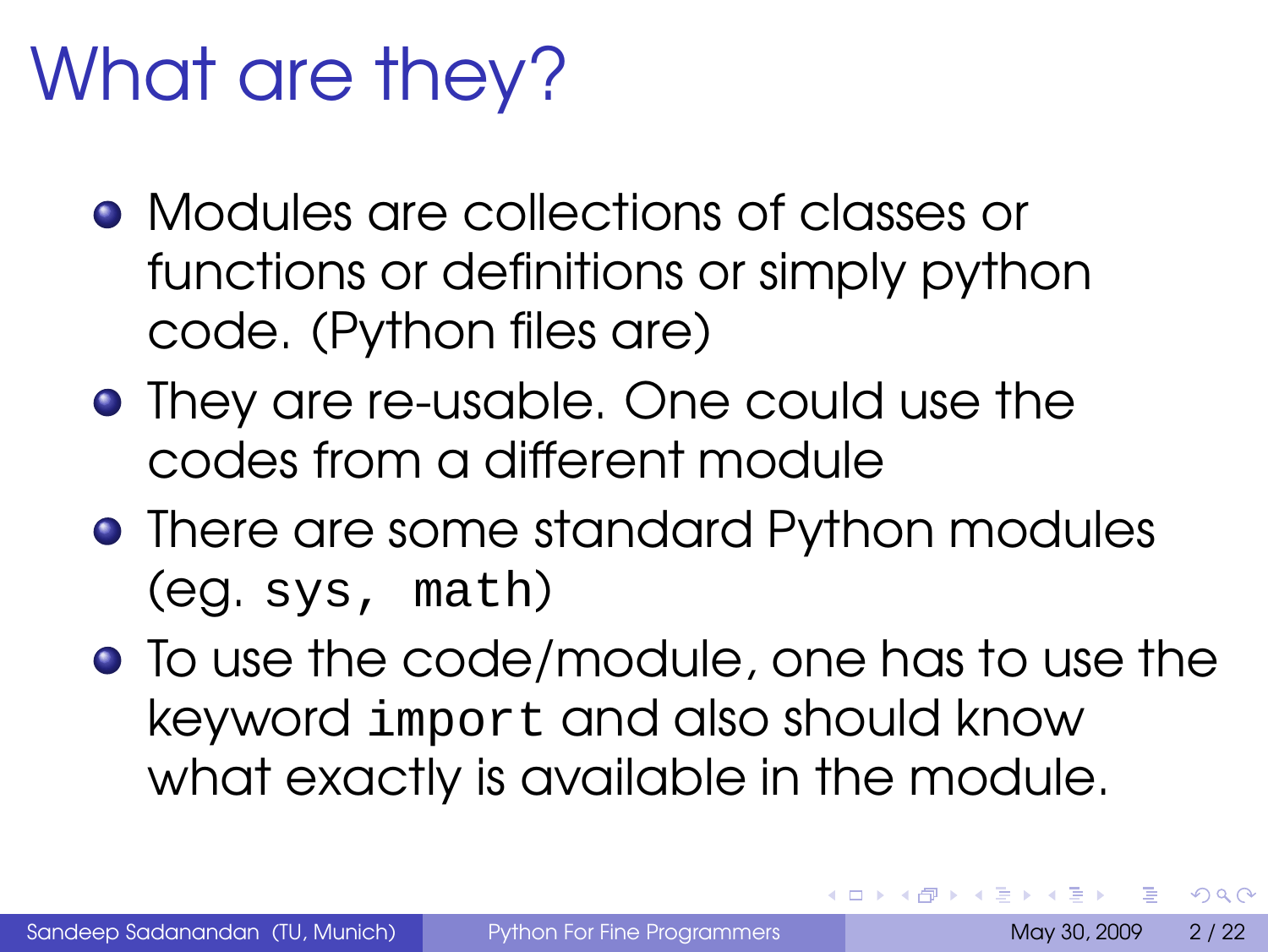```
12 def fib(n):
3 \text{ } a, b = 0, 1
4 while b < n:
5 \qquad \qquad print b,
\alpha, b = b, a+b
7
s def fib2(n):
\circ result = ()
10 a, b = 0. 1
\ln while b < n:
12 result.append(b)
13 a, b = b, a+b
14 return result
```
 $QQ$ 

一 一 三 一

 $AB + AB$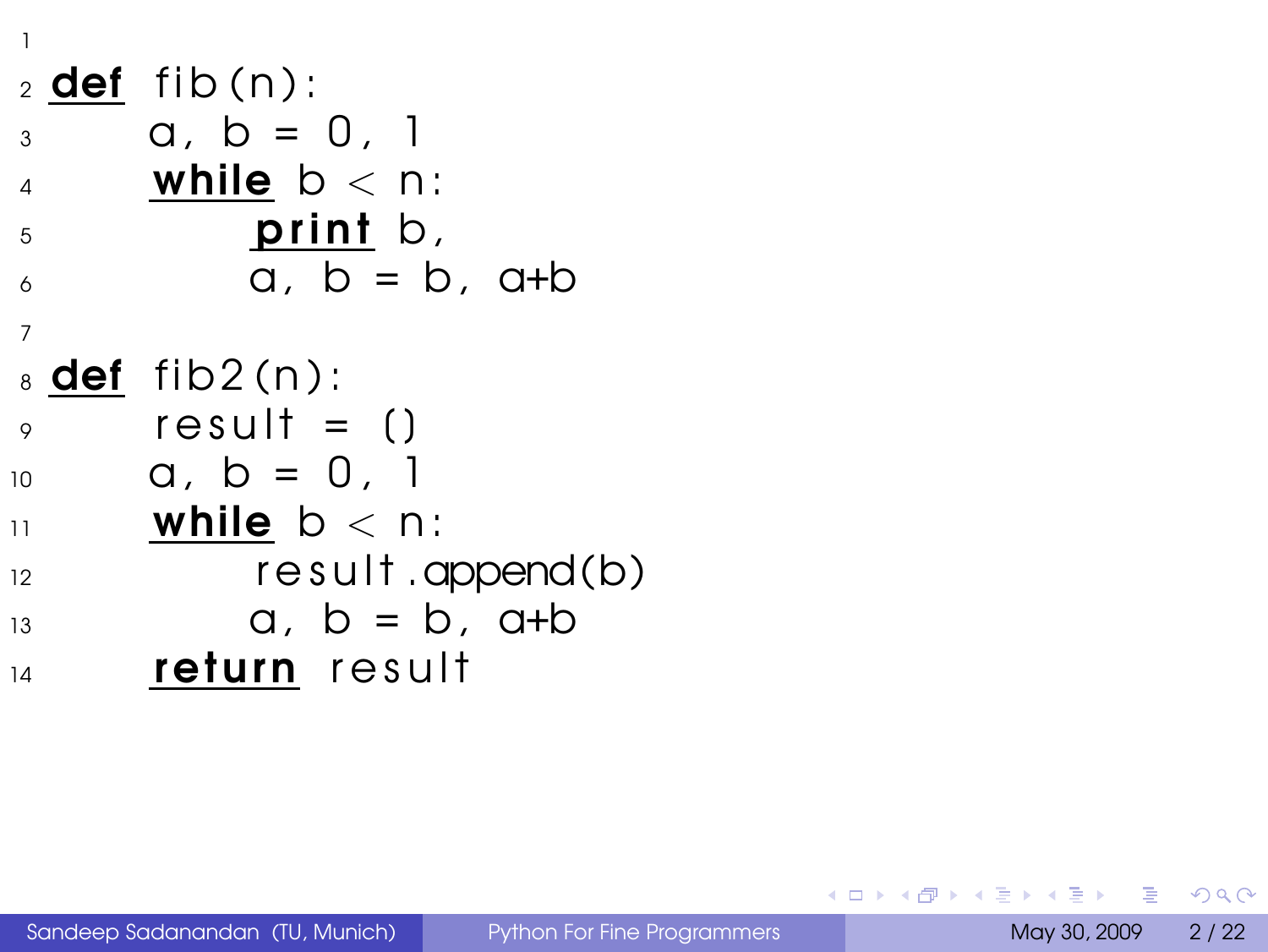```
\rightarrow >> import fibo
2 >> fibo. fib(1000)
3 1 1 2 3 5 8 13 21 34 55 89 144 233 377 610 987
4 \gg b fibo. fib2(100)
5 [ 1 , 1 , 2 , 3 , 5 , 8 , 13 , 21 , 34 , 55 , 89]
6 \gg > fibo. \lnot name
7 'fibo'
8 \gg\gt 1 fib = fibo. fib
\frac{1}{2} >>> fib (500)
10 1 1 2 3 5 8 13 21 34 55 89 144 233 377
```
Sandeep Sadanandan (TU, Munich) [Python For Fine Programmers](#page-0-0) May 30, 2009 3/22

 $\equiv$   $\cap$   $\alpha$ 

イロト イ押 トイヨ トイヨト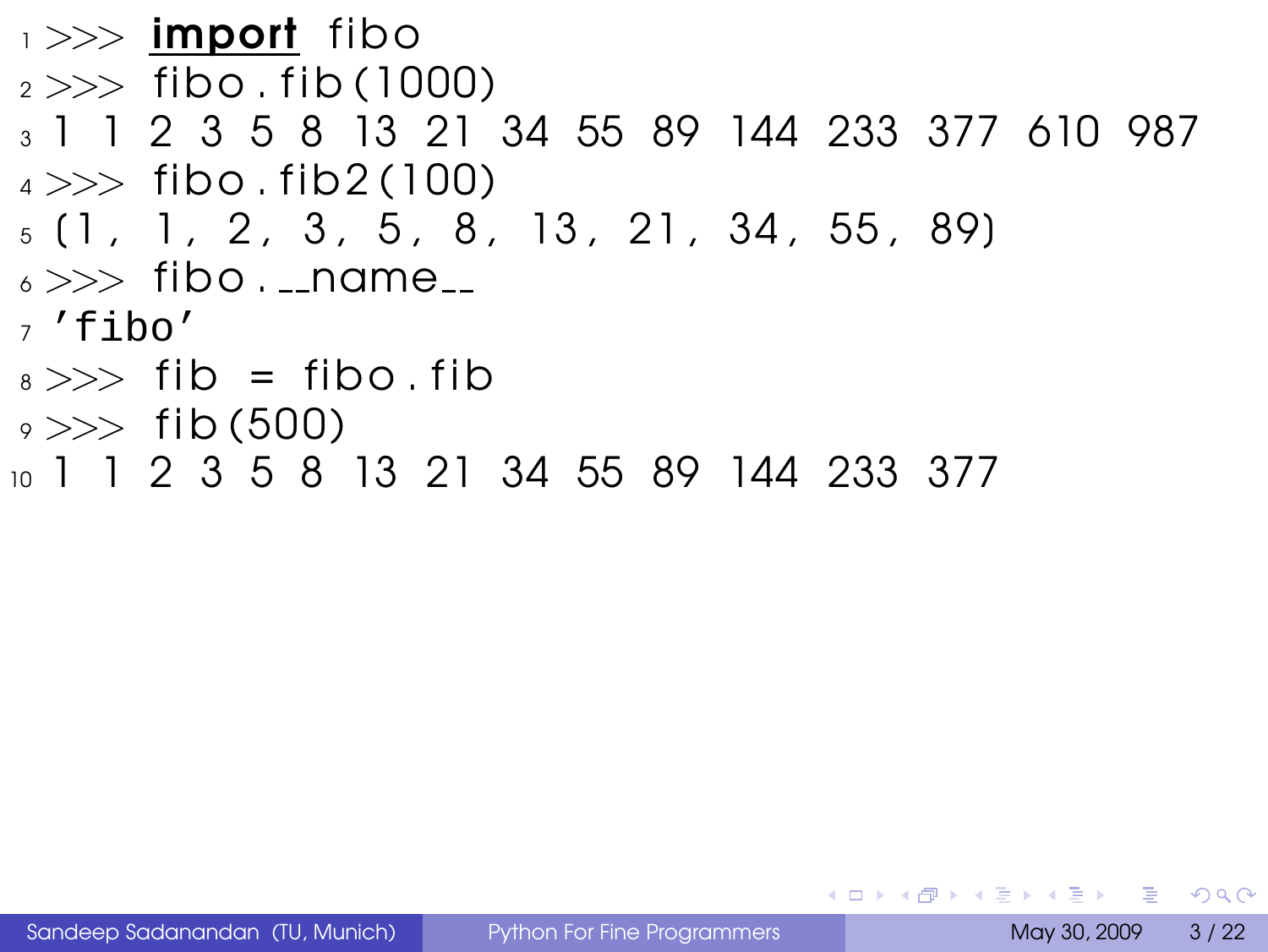### Different Ways

- To use the fibo.py, one could do straight import fibo which imports the module
- One could import functions separately too from fibo import fib
- When one tries to import, Python looks for the file in the same directory first, or in the Python path. (usually

/usr/local/lib/python/ )

 $\Omega$ 

 $\rightarrow$   $\equiv$   $\rightarrow$ 

**4 ロト 4 何 ト 4**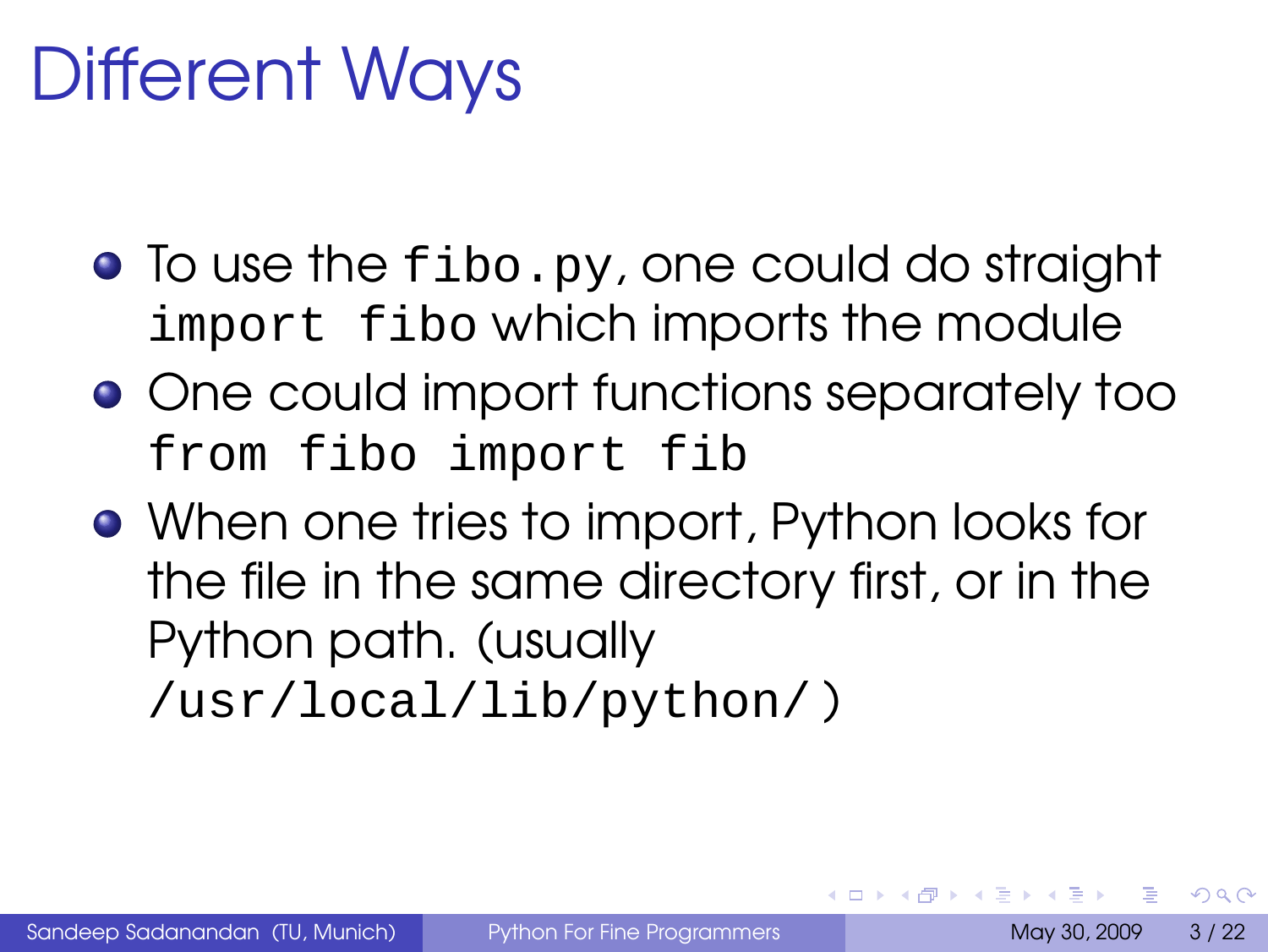### Running Modules/Files

- One could run the modules straight as scripts (applicable to python files as well) \$\$python fibo.py <arguments>
- $\bullet$  When the file is run as above, the  $\_$ name $\_$ attribute would be set to " main ". So a check for the value of the attribute should enable us to choose what to do. (Example follows)
- **•** If the file is made executable, one could also use it as a command \$\$./fibo.py <arguments>

D.

 $\Omega$ 

イロメ イ母メ イラメ イラメ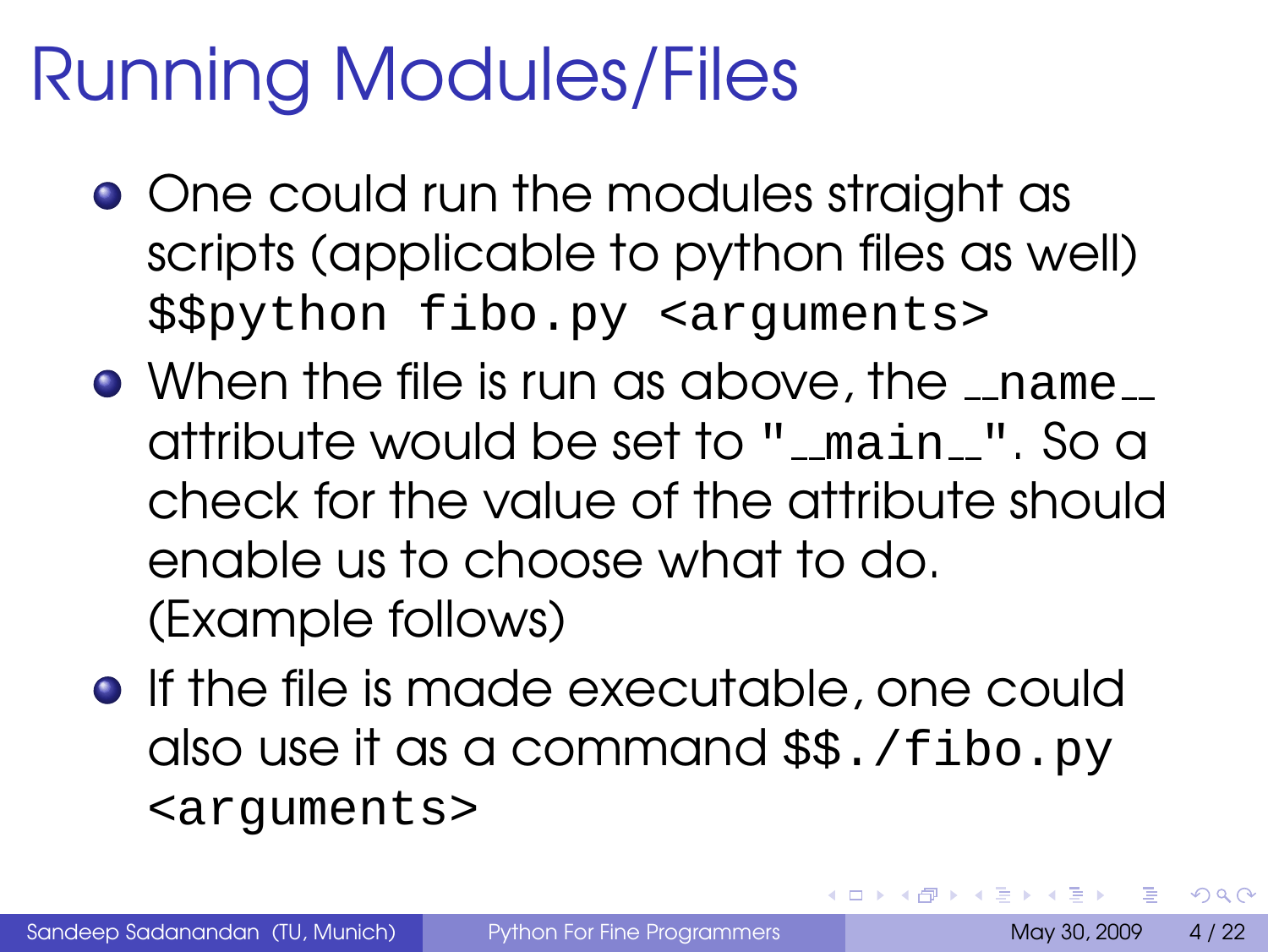```
_1 if \_name \_ == "__main \_":
2 import sys
\frac{3}{3} fib (int (sys. argv(1)))
4
5 . . . . . . . . . . . . . . . . . . . . . . . . . .
6
<sub>7</sub>$ python fibo.py 50</sub>
8 1 1 2 3 5 8 13 21 34
```
 $QQ$ 

一 4 三

4 F + 4 F + 4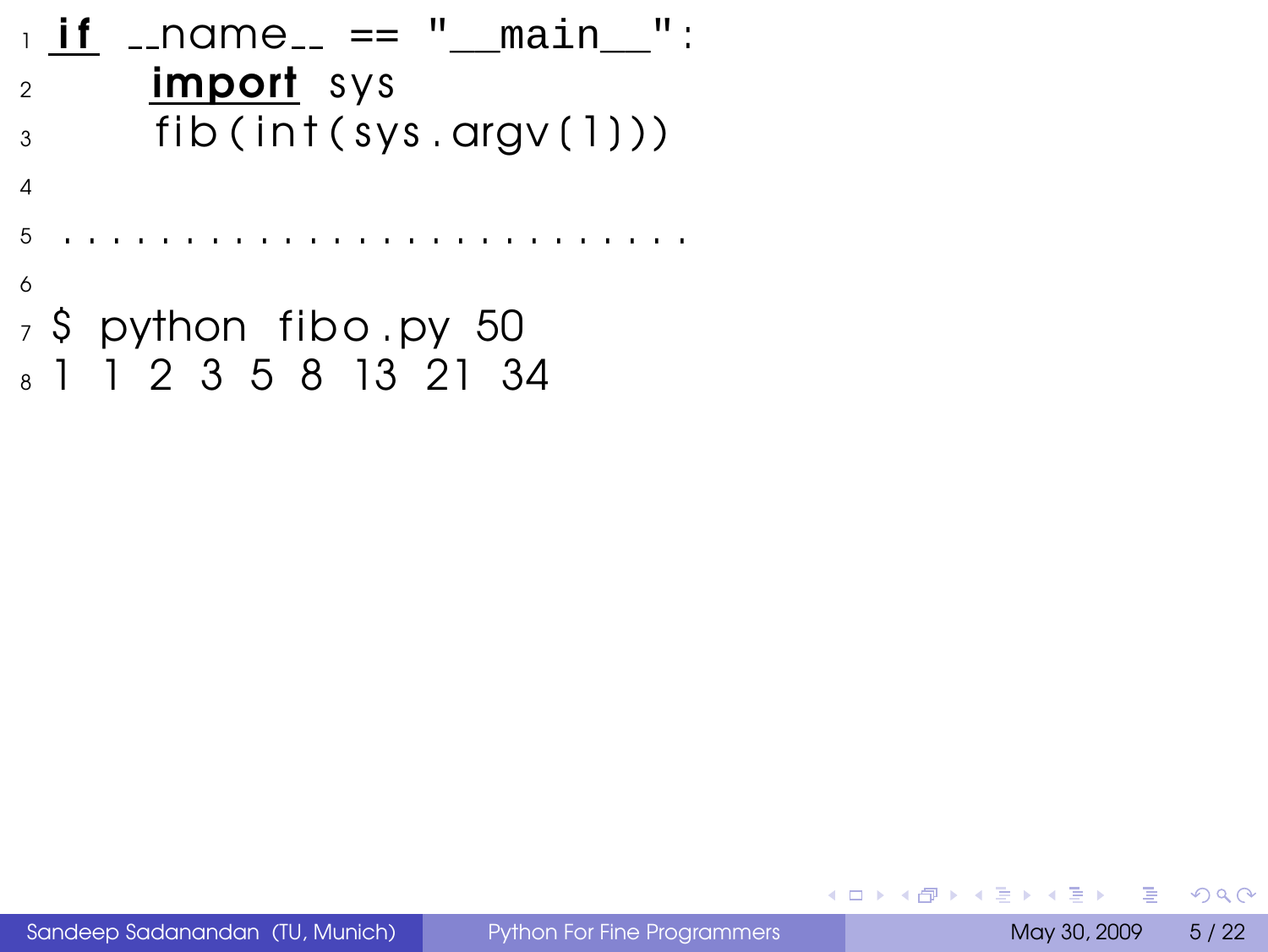

### There is a built-in function which lists all the available functions/methods/attributes of a module. (Example below)

 $\Omega$ 

 $\leftarrow$   $\equiv$   $\rightarrow$ 

**←ロト ←何ト**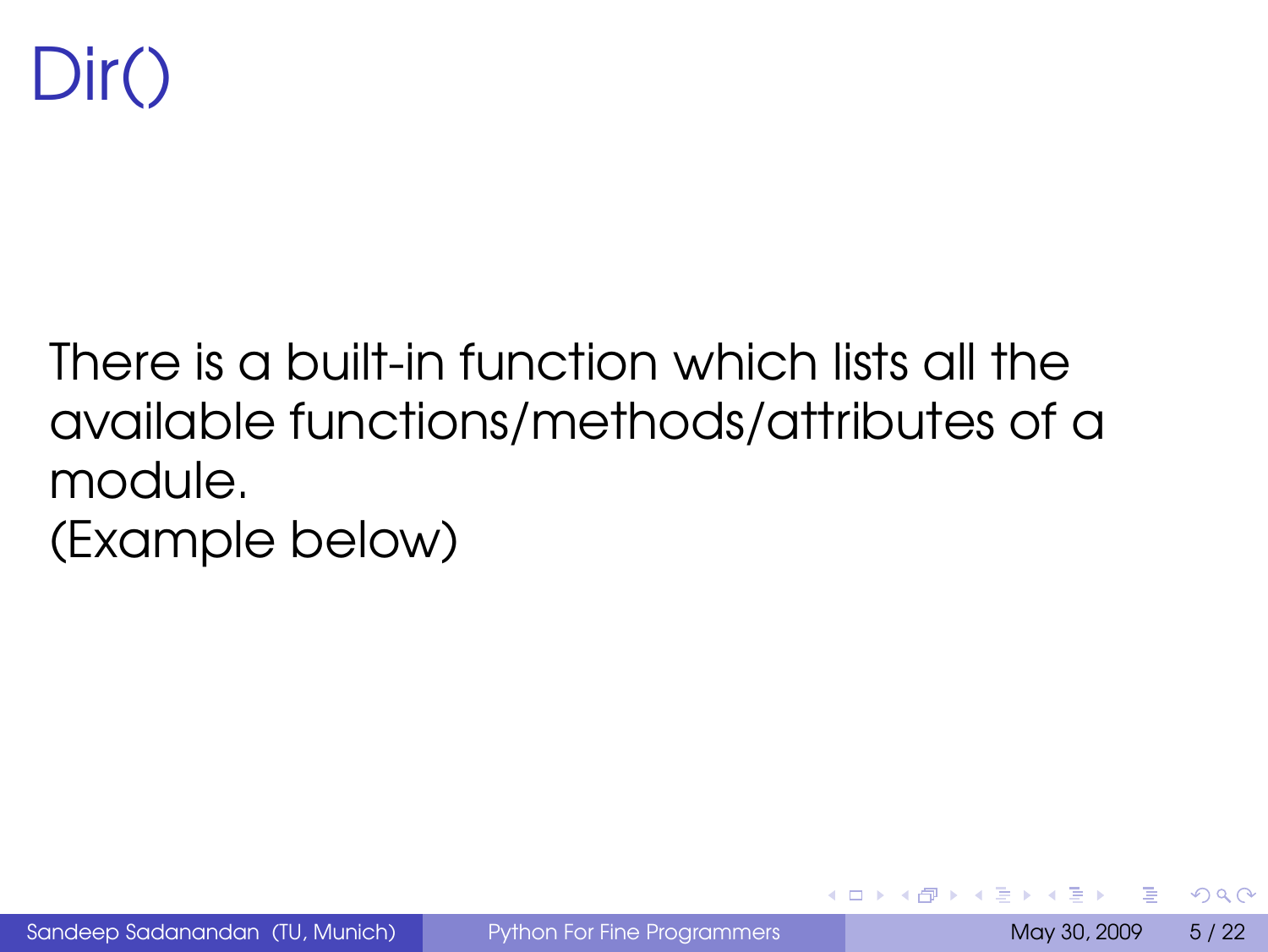>>> import fibo , s y s >>> d i r ( f ibo ) ['\_\_name\_\_' , 'fib' , 'fib2'] >>> d i r ( ) ['\_\_builtins\_\_' , '\_\_doc\_\_' , '\_\_file\_\_' , '\_\_name\_\_' , 'a' , 'fib' , 'fibo' , 'sys'] >>> import b u i l t i n >>> d i r ( b u i l t i n ) [ . . . . . . . . . . . . . . . . . . . . . . . . . . . . . . . . . . . . . ]

 $QQ$ 

<span id="page-8-0"></span>メロトメ 御 トメ 差 トメ 差 トー 差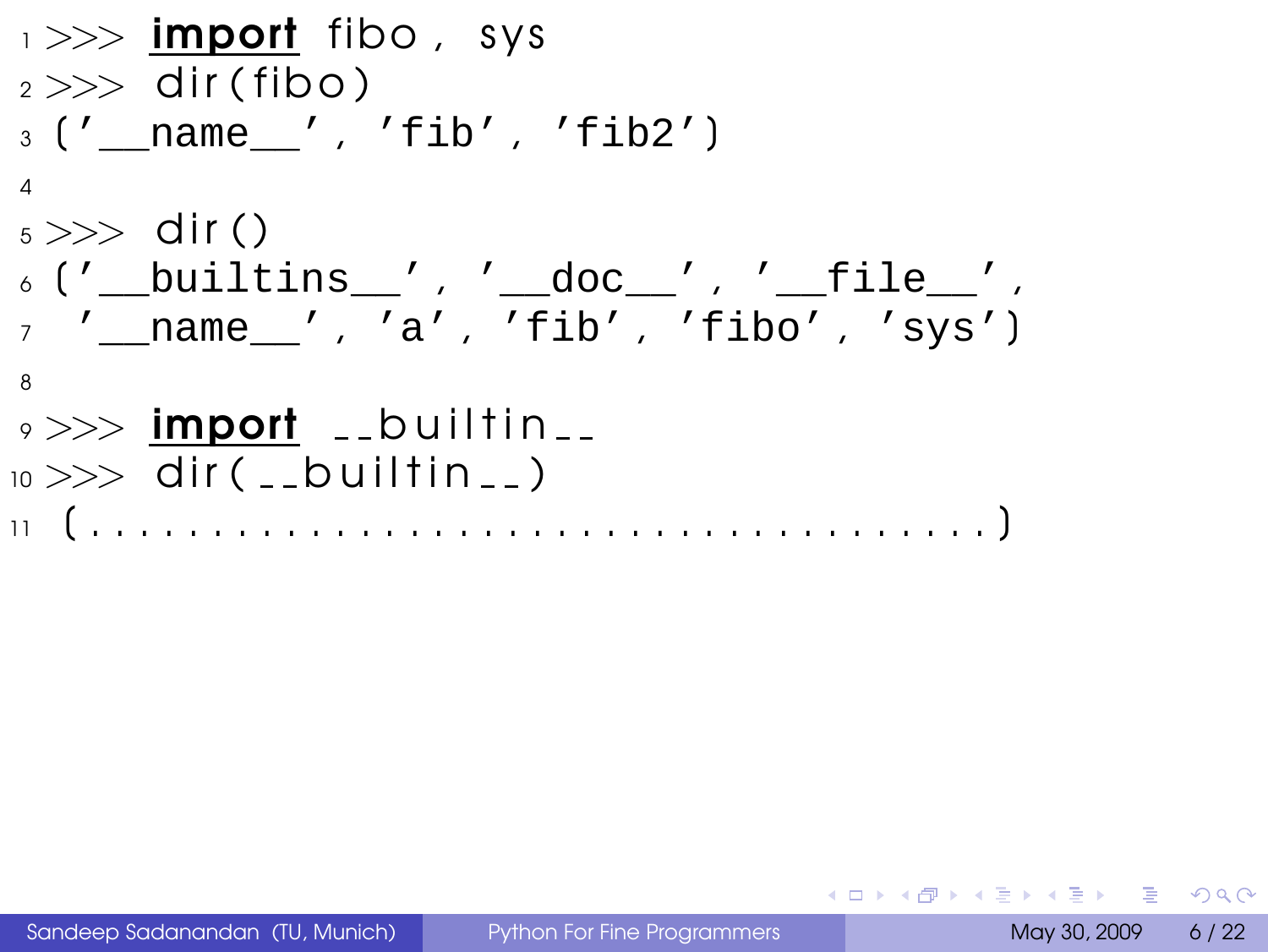### IO - Console

- Output : We already have used print
- Command line arguments: sys.argv[i]
- While the program is running: There are two methods. They both return a string which was provided by the user. (By hitting the RET)
	- $\rightarrow$  raw input(): returns the input string
	- $\rightarrow$  input (): tries to execute the input string. DANGEROUS: Never use this to get input from users. One could compromise the system.

 $\Omega$ 

イロト イ押 トイヨ トイヨ トー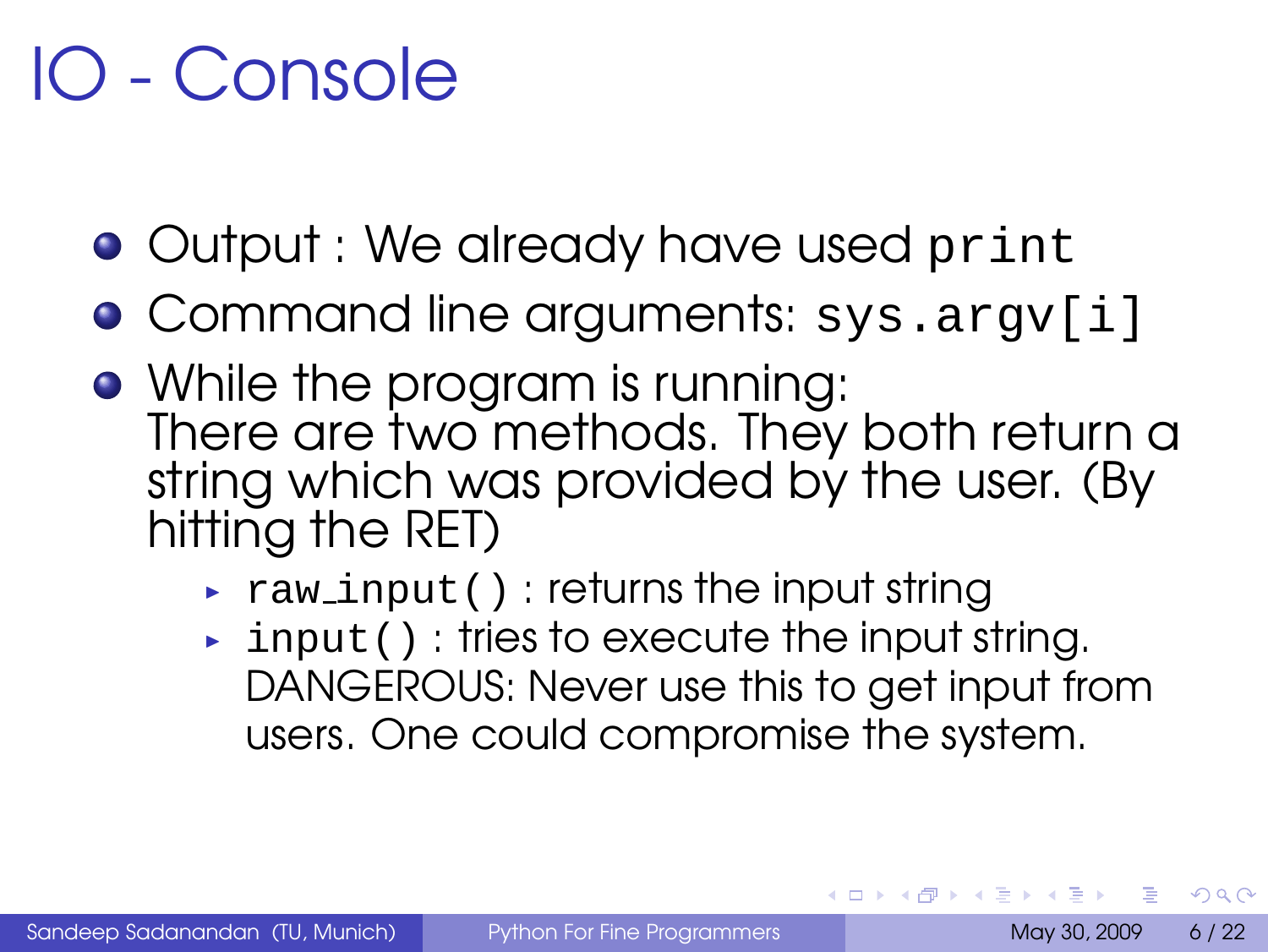### Read/Write Files

- There is a file object in python. That is used for the file operations
- One can have a handle to a file by simply using open('filename') Something similar to the FILE  $*fp =$ fopen("filename", "r") of C

 $\Omega$ 

 $\mathbf{A} \cdot \mathbf{B} \cdot \mathbf{A} \cdot \mathbf{A} \cdot \mathbf{B}$ 

 $\leftarrow$   $\Box$   $\rightarrow$   $\leftarrow$   $\leftarrow$   $\Box$   $\rightarrow$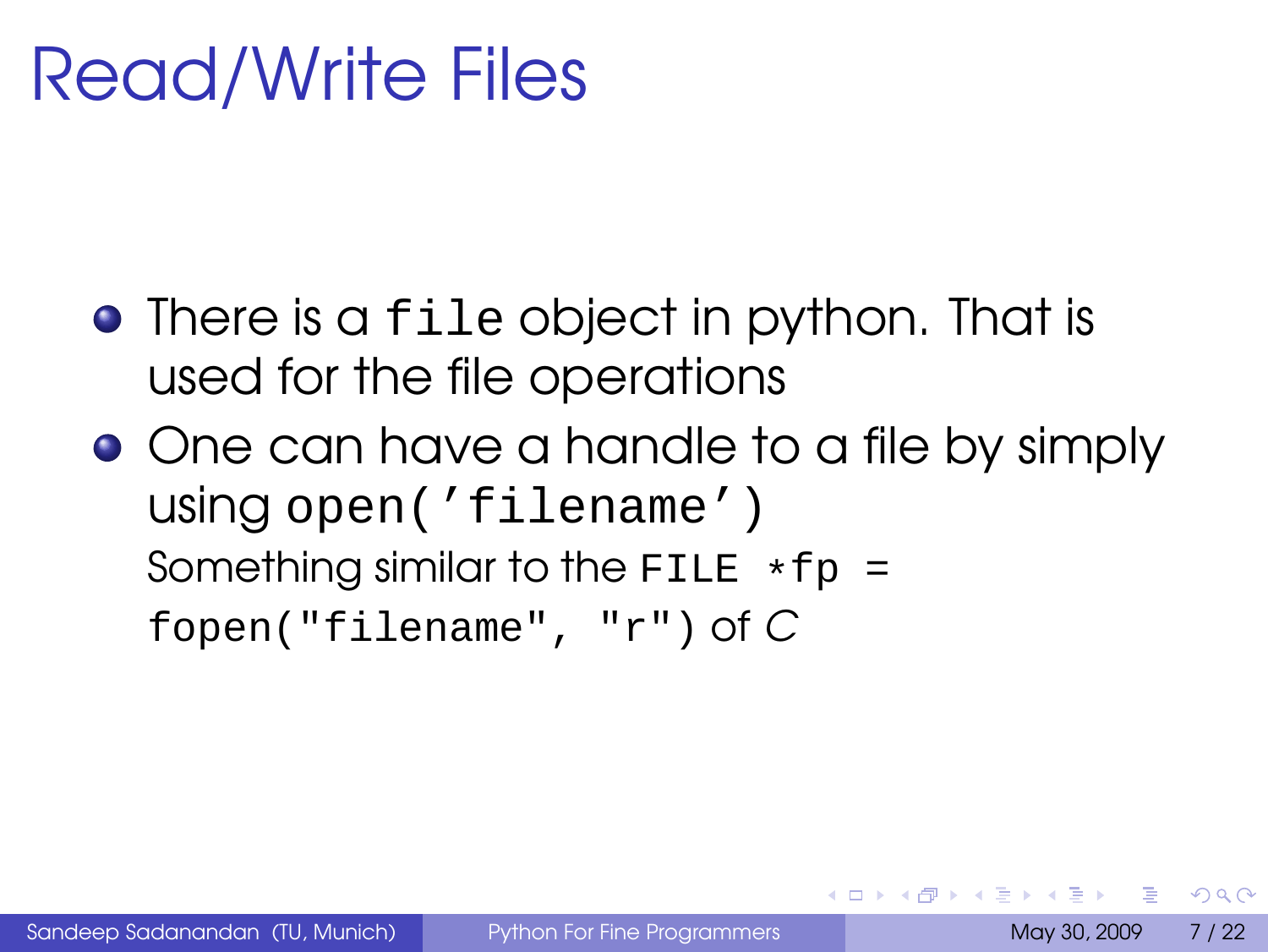```
1
2 >> f = open('/tmp/workfile', 'w')_3 >> print f
4<open file '/tmp/workfile', mode 'w' at 80a0960>
5 \gg f.read()
\delta 'This is the entire file. \n'
7 \gg > f.read()
8'
```
KEL KALEY (EN EL AQO)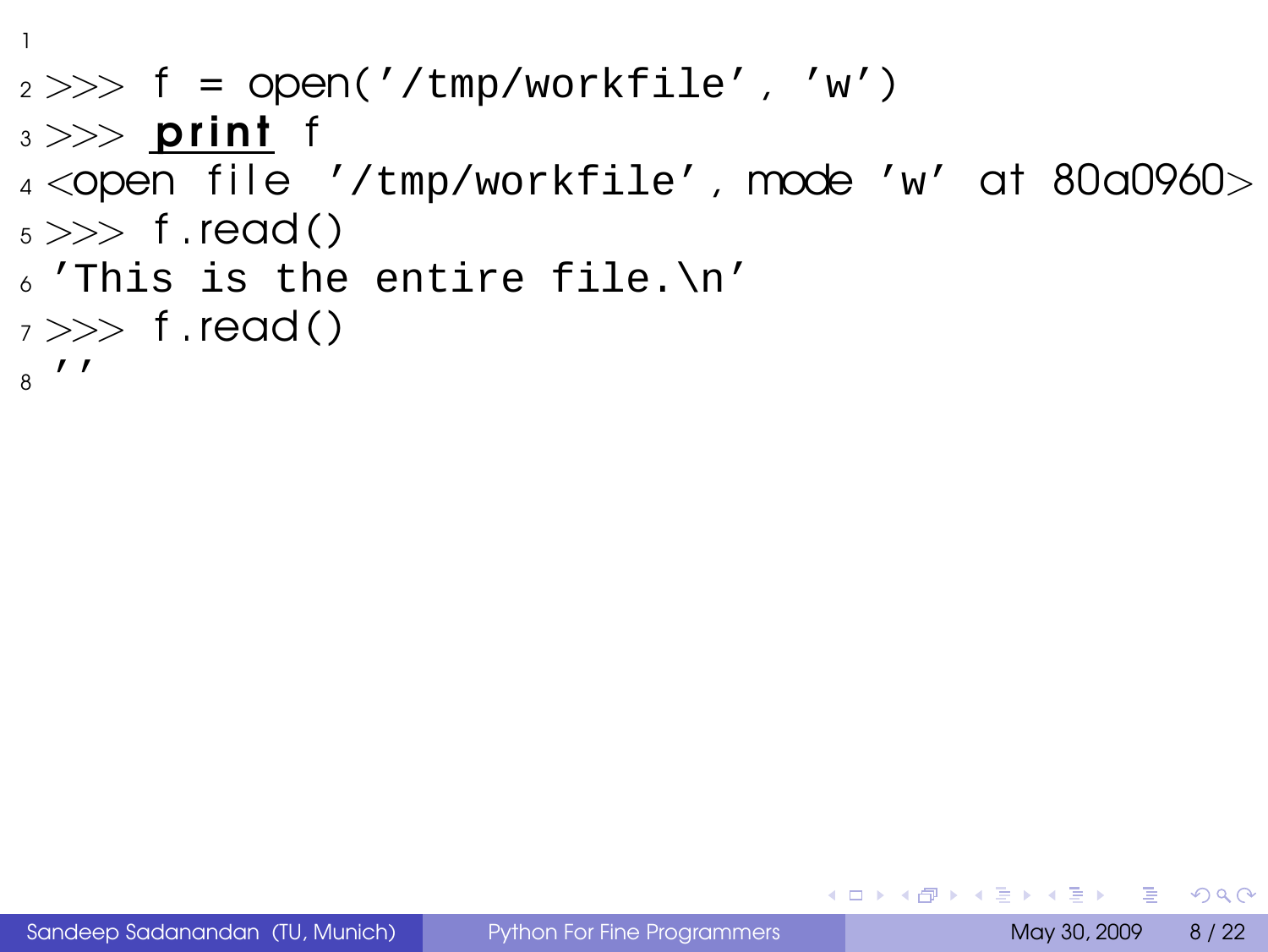### Where are you?

- All the operations (to see soon) happens, starting from the present "position" in the file.
- **•** Every operation changes the position of the 'cursor' in the file. (When opening a file, the seek-position is set to be 0)
- To know where we stand now, use f.tell()
- To move to a specific location, use f.seek(index)
- One has to pay attention to close the files when it is nomore needed. Otherwise, next time it could have a wrong position. f.close() **K ロ ト K 何 ト K ヨ ト K ヨ**  $\Omega$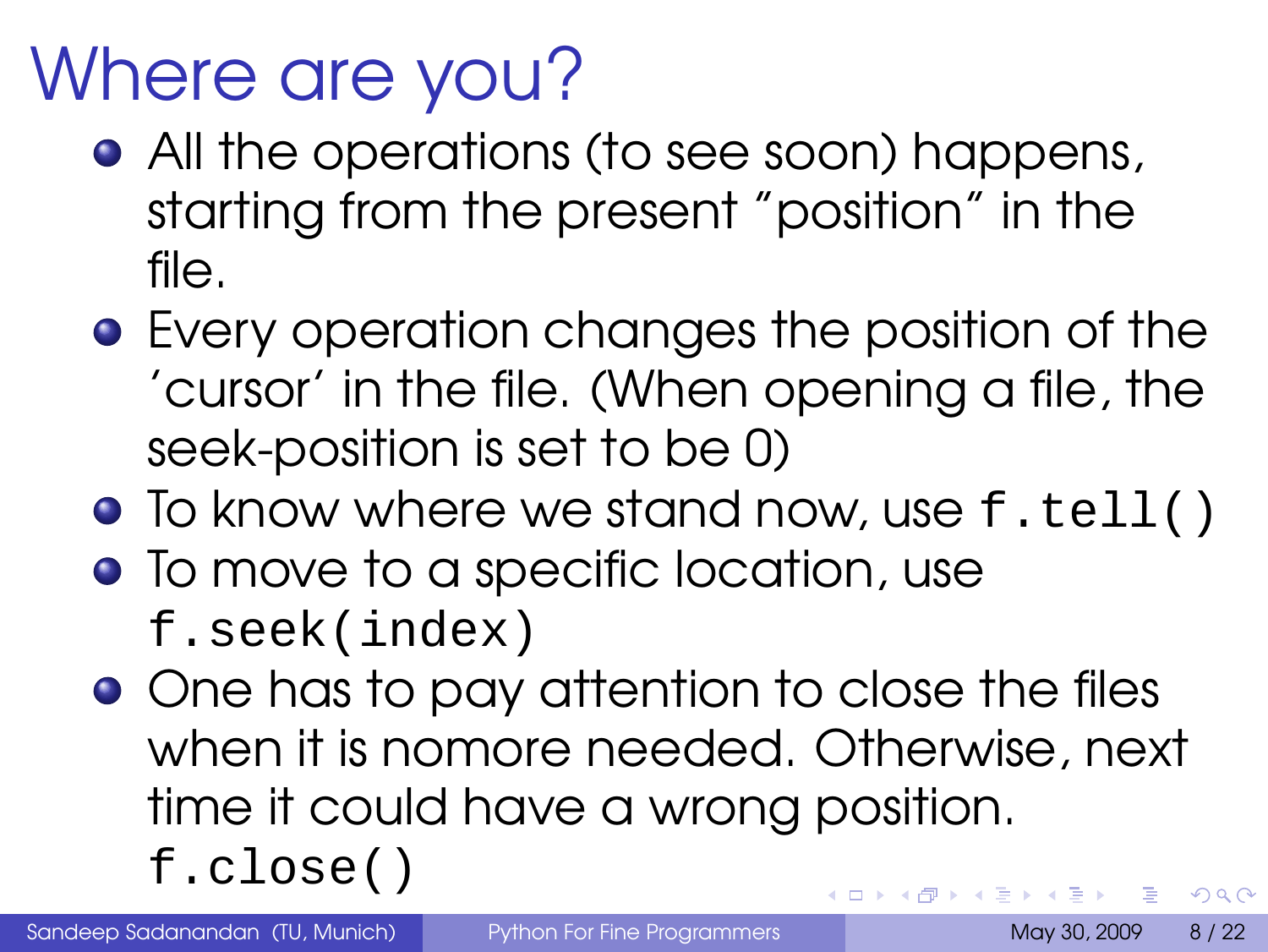### Reading files

- f.read() Gives the text content of the file pointed to by f
- **•** f.readline() Gives each line by line from the file. First call gives the first line, the next call gives the next line.
- **•** f.readlines() Gives a list of the lines in the file.
- **•** One can also directy iterate over the lines in the file.

 $\Omega$ 

ミドイミド

 $\leftarrow$   $\Box$   $\rightarrow$   $\leftarrow$   $\leftarrow$   $\Box$   $\rightarrow$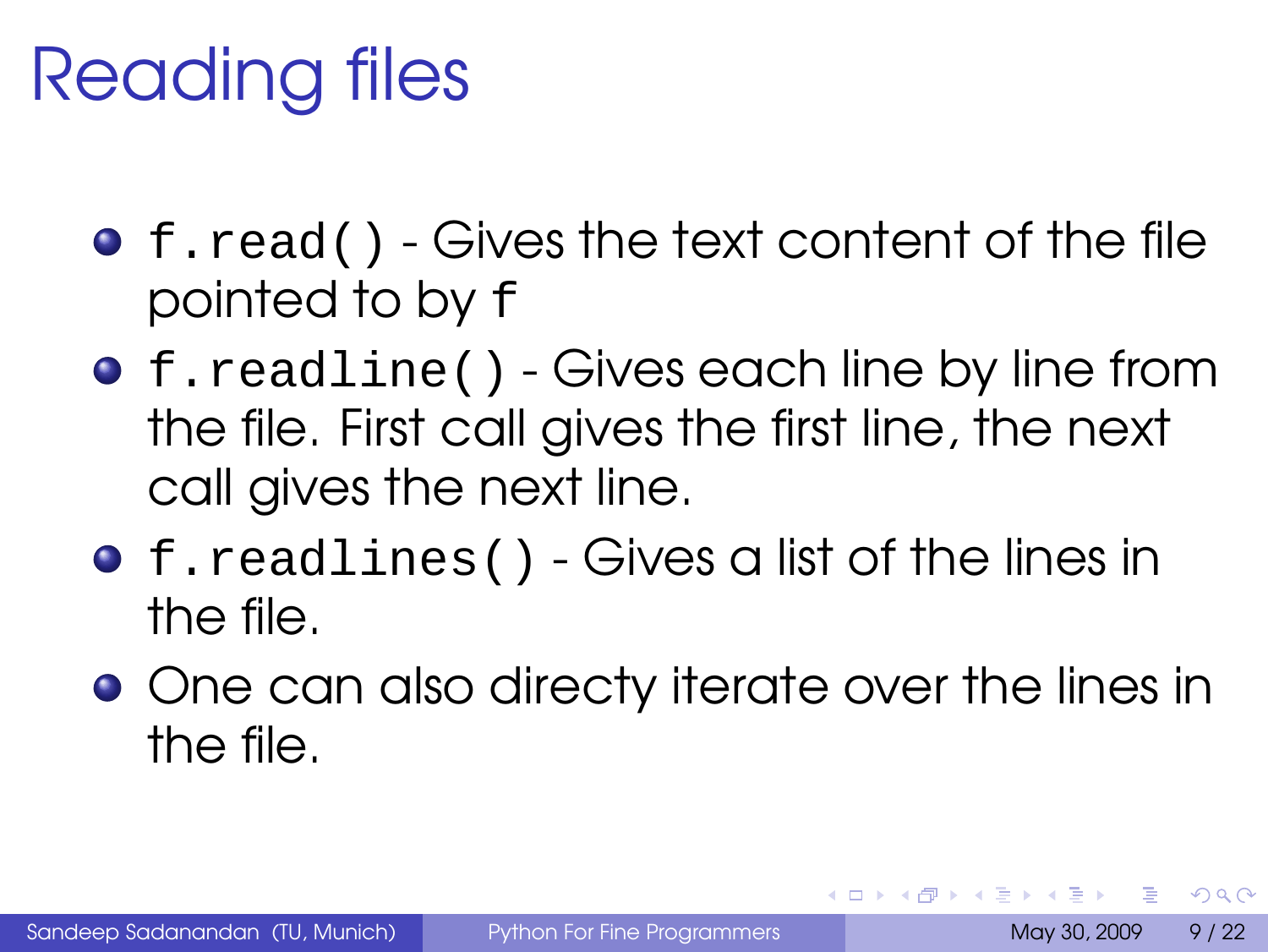```
1
 2 >> f = open("test.txt")_3 \gg\gt f read()
_4 '\nThis is a test file\nThis is the second line\r
5 \gg f. tell ()
6 69
7 \gg f.seek(0)
_{\rm 8} >> f.readline ()
9'\n'
_{10} >> f . readline ( )
11 'This is a test file\n'
_{12} >> f. readlines ()
13 ('This is the second line\n', 'This is the final
_{14} >> f. seek(0)
_{15} >> for l in f:
\frac{16}{16} ... print l
17 \cdot . . .18
                                                                                                  \left( \frac{1}{2} \right) \left( \frac{1}{2} \right) \left( \frac{1}{2} \right) \left( \frac{1}{2} \right) \left( \frac{1}{2} \right) \left( \frac{1}{2} \right) \left( \frac{1}{2} \right) \left( \frac{1}{2} \right) \left( \frac{1}{2} \right) \left( \frac{1}{2} \right) \left( \frac{1}{2} \right) \left( \frac{1}{2} \right) \left( \frac{1}{2} \right) \left( \frac{1}{2} \right
```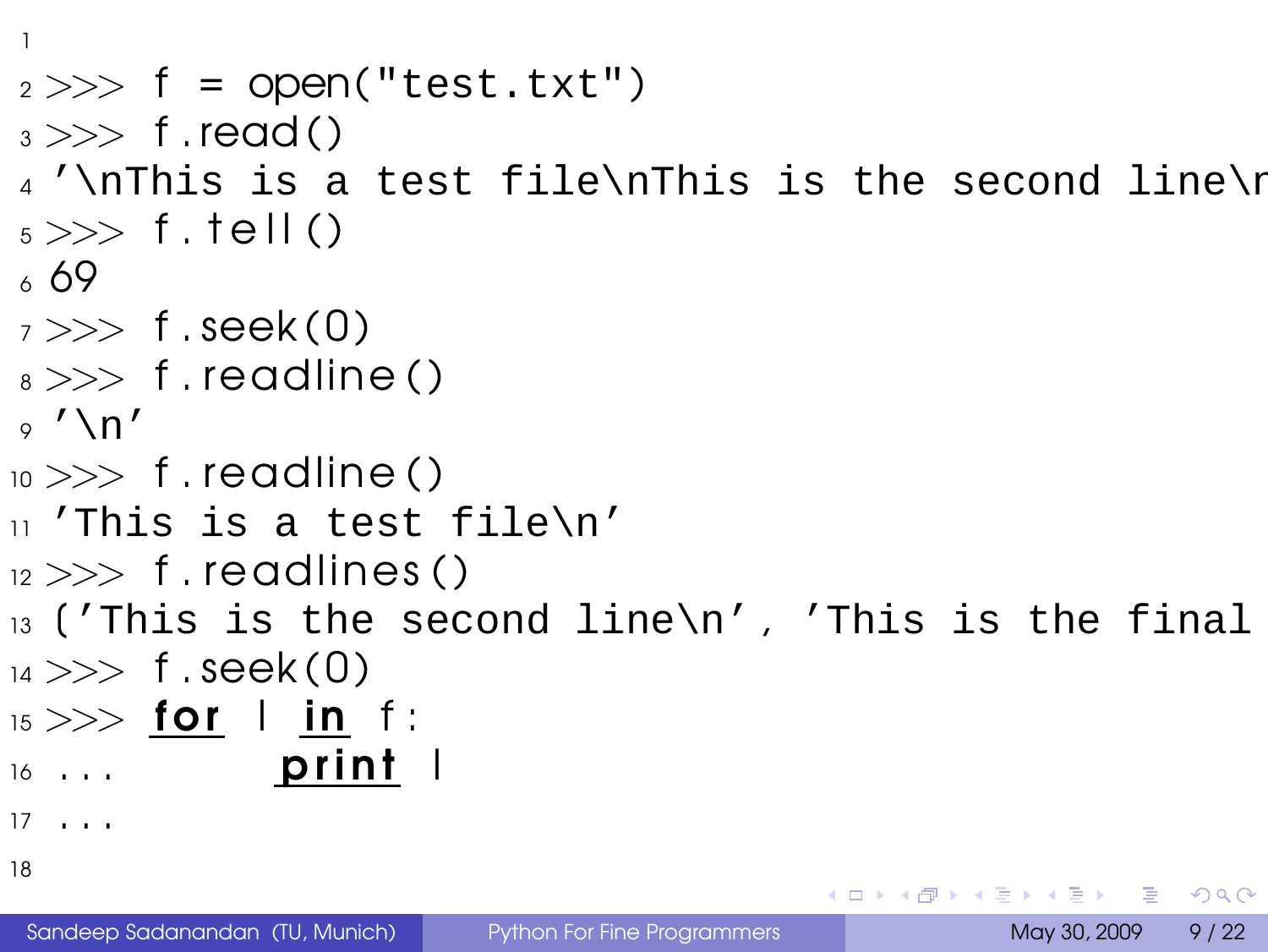- This is a test file
- 
- This is the second line
- 
- This is the final line

**KOD & CONTRACT A REPORT**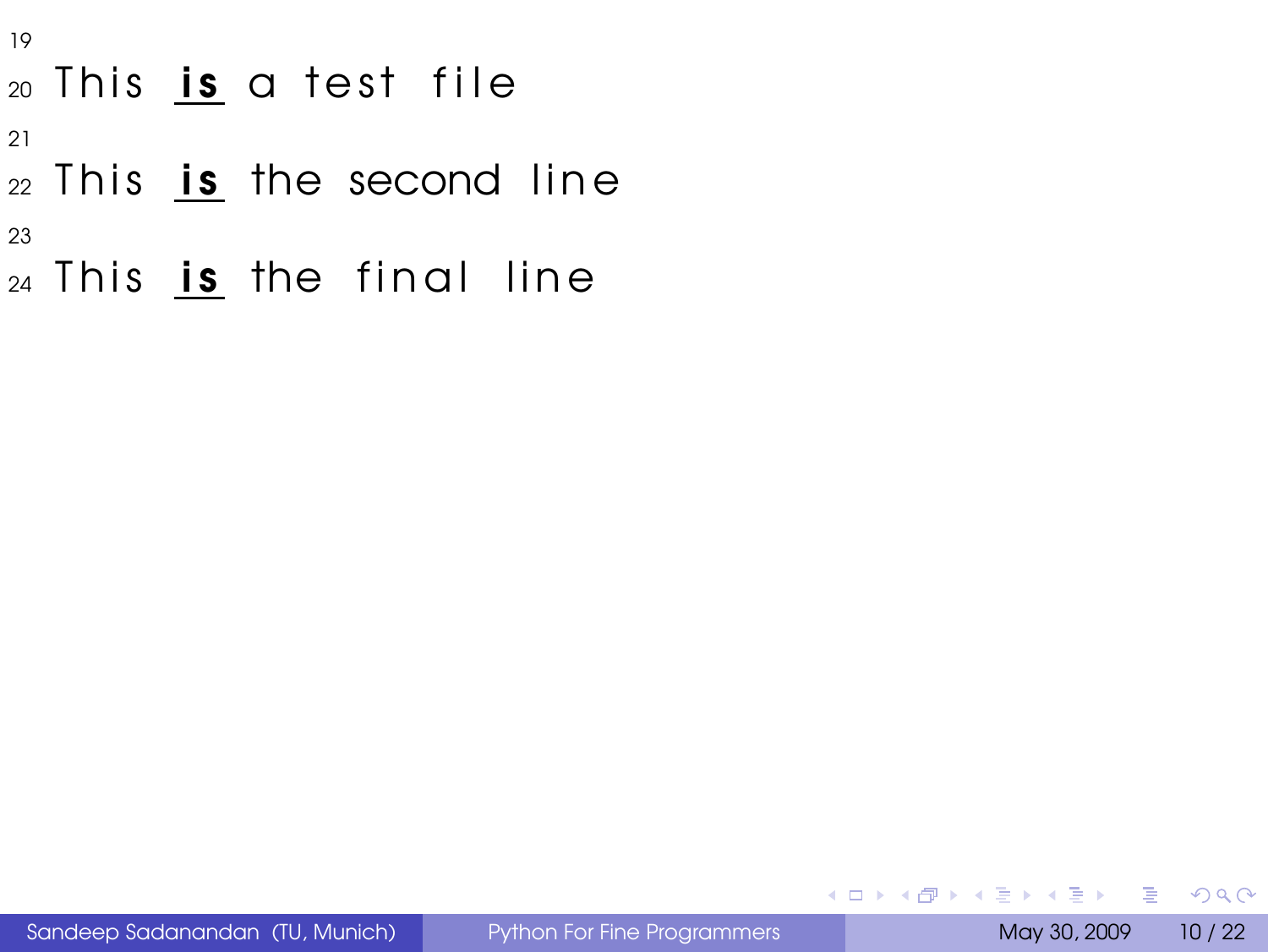# Writing

- When one wants to write to a file, then the open call has to be given specific parameters.
	- ▶ open(f, 'w'): Writeable (seek = 0)
	- ► open(f, 'a'): Would be appended
	- ▶ open(f, 'r+'): Readable and Writeable
	- ► open(f, 'r+a'): Readable and Appendable
	- ► open(f, 'r'): Readable
- Without a parameter, it is automatically only readable
- **Using f.mode one can see the mode of** opening.

 $\Omega$ 

**BAKBA B** 

**K ロ ト K 何 ト K**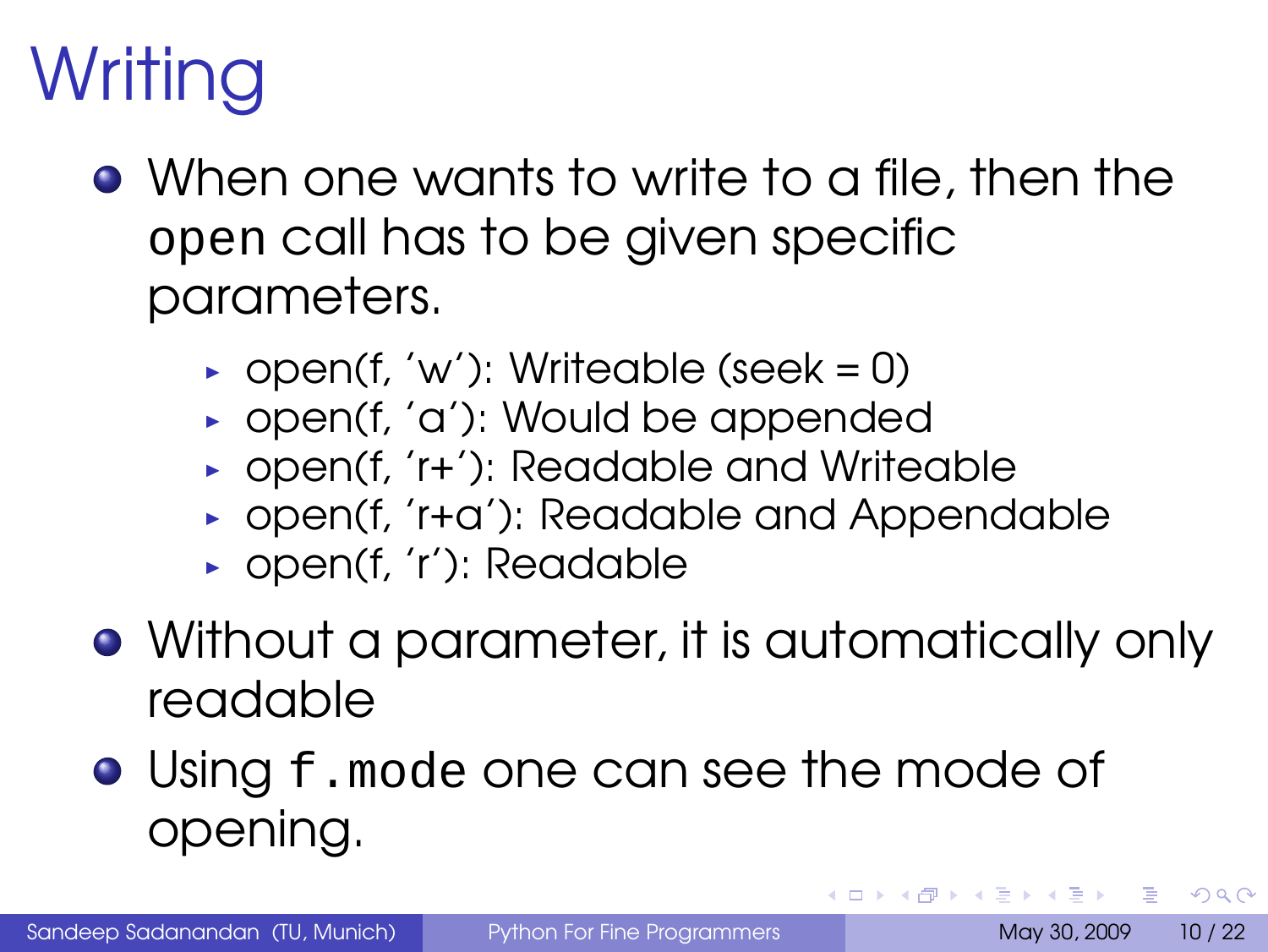## Writing

- f.write(string) : Writes to f
- f.writelines(col) : Writes each member of the col (some collective object), to the file
- **•** f.flush(): Writes it really to the file from the memory. Happens with f.close() automatically.

 $\Omega$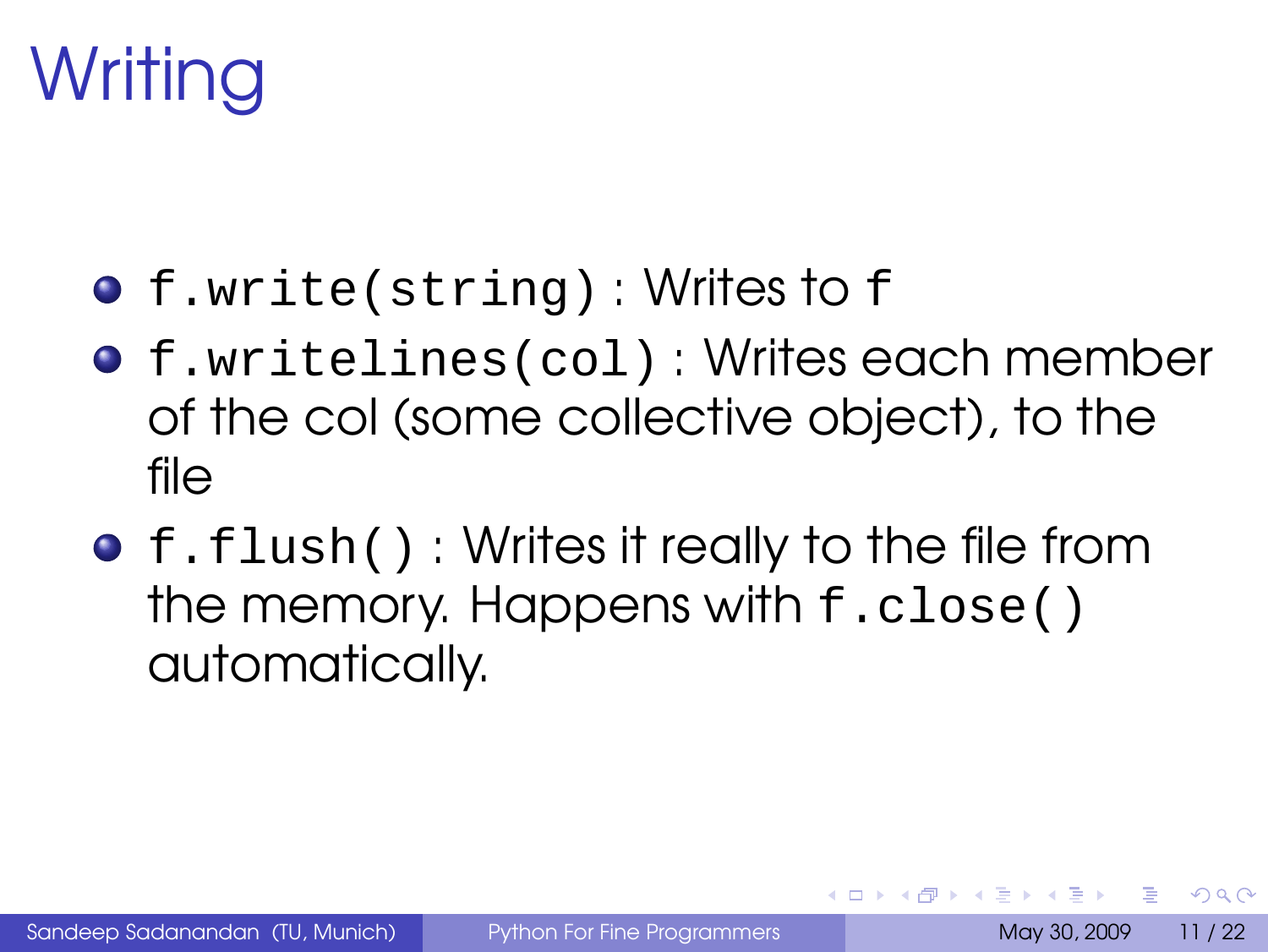### Pickle

• pickle.dump(x, f) - dumps x to the file  $\bullet$  x = pickle.load(f) - reads from the file to x

Shelves.

Þ

 $QQ$ 

 $\leftarrow$   $\equiv$   $\rightarrow$ 

 $\leftarrow$   $\Box$   $\rightarrow$   $\leftarrow$   $\leftarrow$   $\rightarrow$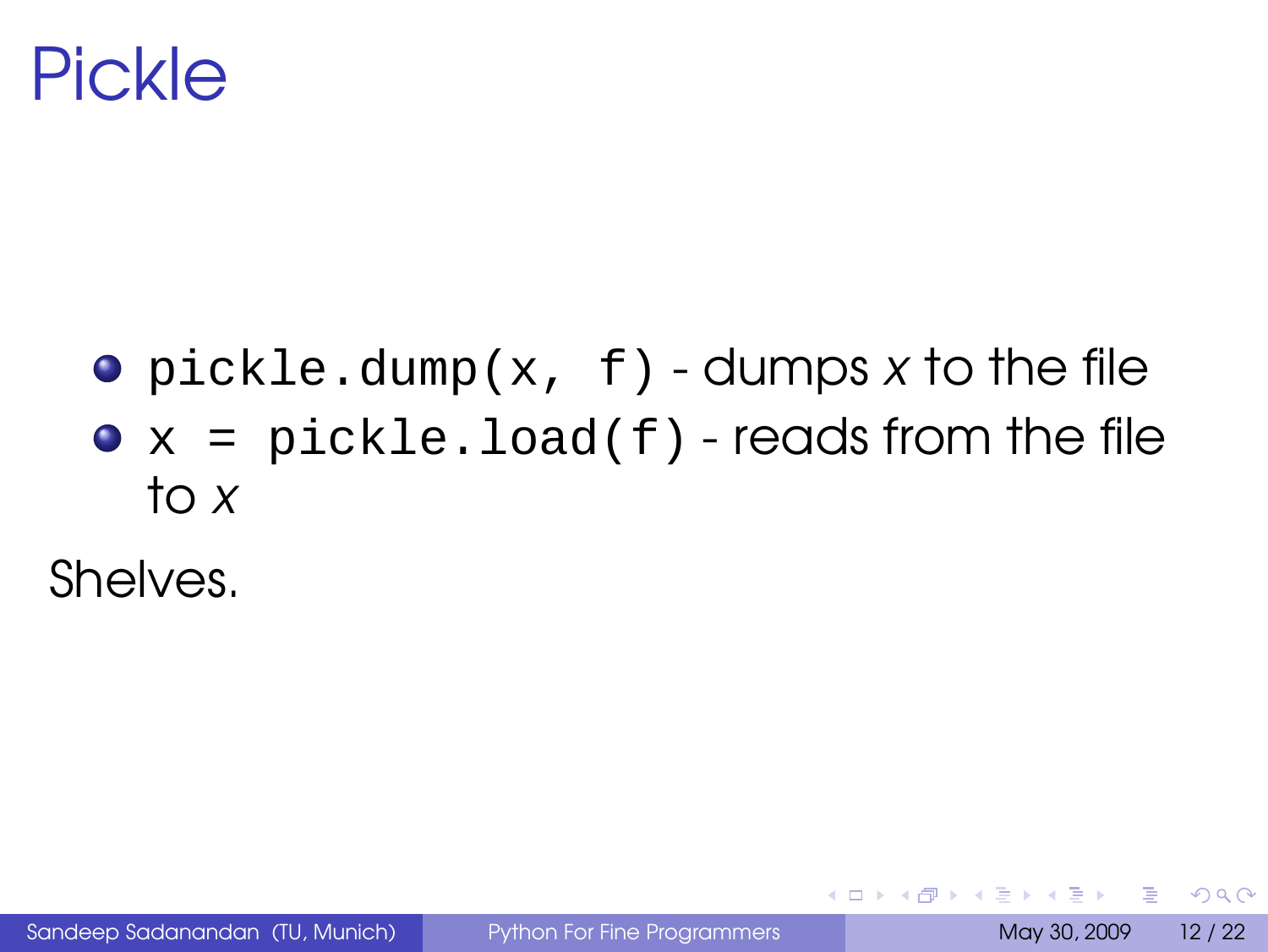## What are they

### Mini functions.

There are times when we need to write small functions, perhaps not necessary for a reuse of anything. Then we use lambda forms.

- **•** Only expressions can be used. No statements
- No local variables
- **•** Only one expression

<span id="page-19-0"></span> $\Omega$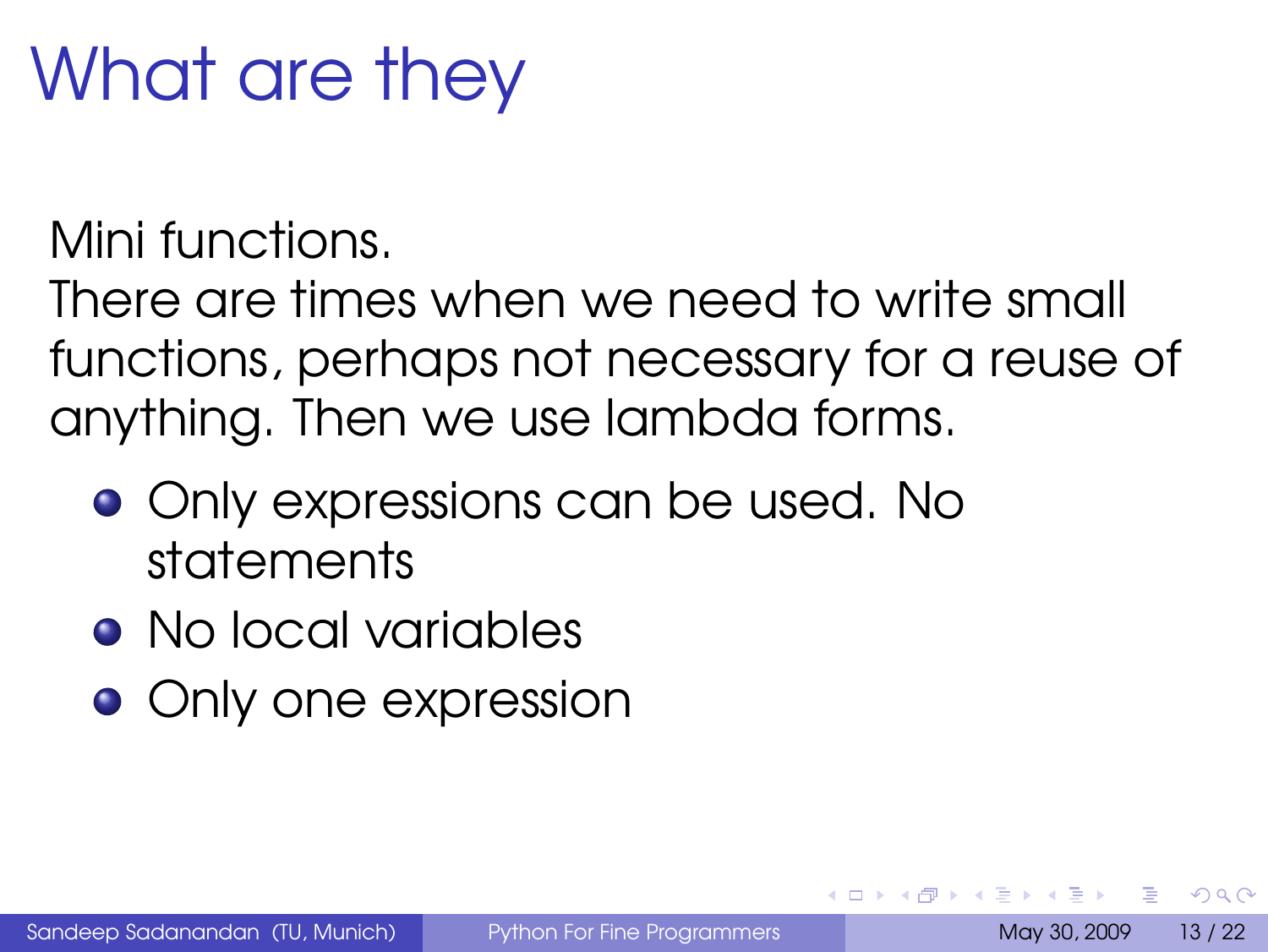1  $2 >>$  def  $f(x)$ : 3 ... **return** x∗x <sup>4</sup> . . .  $5 \gg >$  print  $f(7)$  $649$ 7 >>> g = **lambda** x : x∗x <sup>8</sup> >>>  $\rightarrow >>$  print g(7) 10 49

**KEIKREIKER (E. POLO**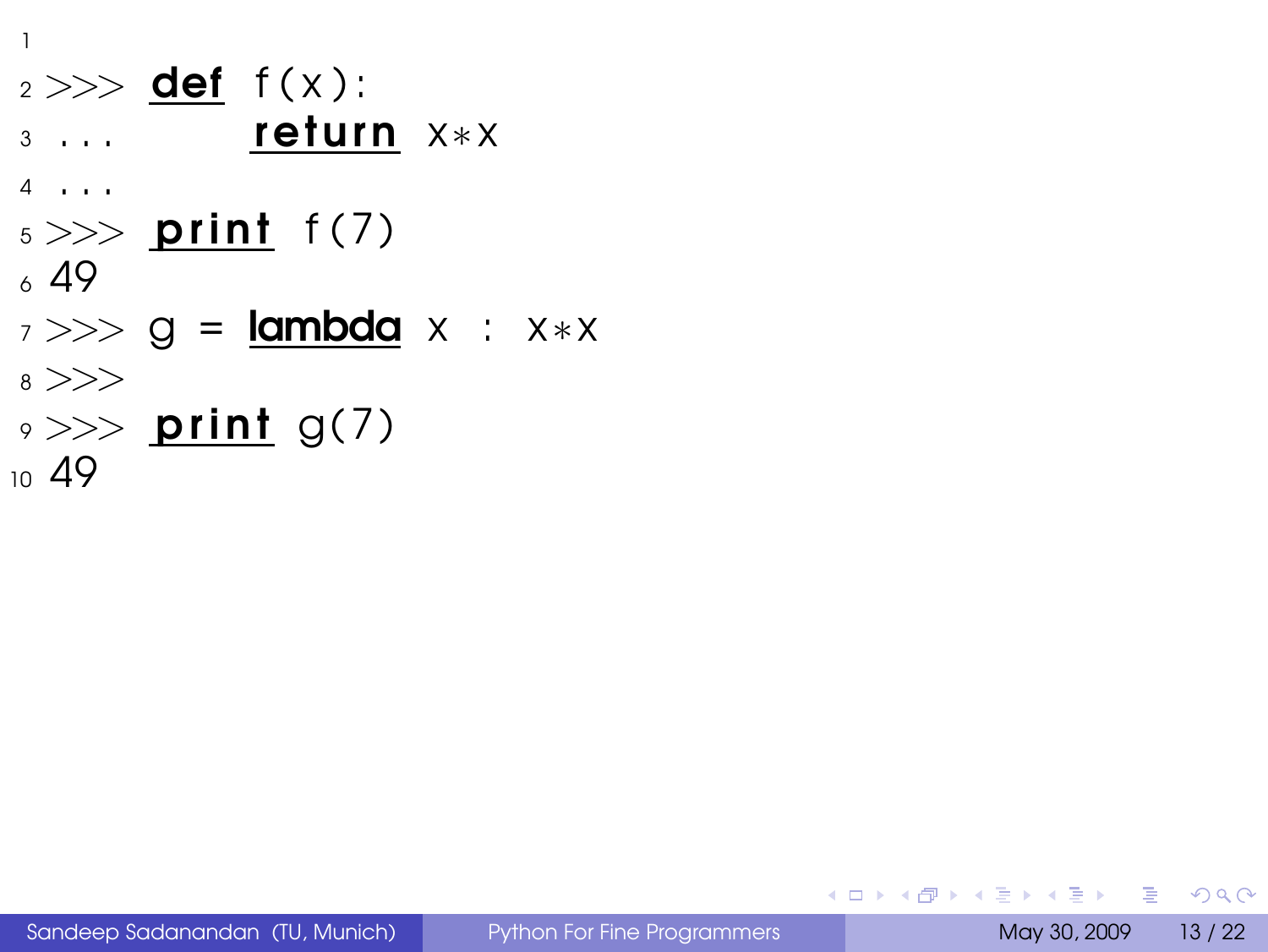```
1
```
#### $\mathfrak{D}$

#### $3 \gg\gg$  def makeincre(n) : return lambda x: x + n

```
4 . . .
```

```
5 > >>
```
- $\epsilon >> \text{incr2}$  = makeincre(2)
- $7 \gg\$  incr9 = makeincre (9)

```
8 >>>
```

```
\Rightarrow \gg print incr2(10)
```

```
10 12
```

```
\mu >> print incr9(10)
```

```
12 \t19
```

```
13 >>
```

```
14
```

```
15
```

```
_{16} >> add = lambda a, b; a+b
17 >> \text{add}(10, 13)18 23
```
 $\Omega$ 

 $\rightarrow$   $\equiv$   $\rightarrow$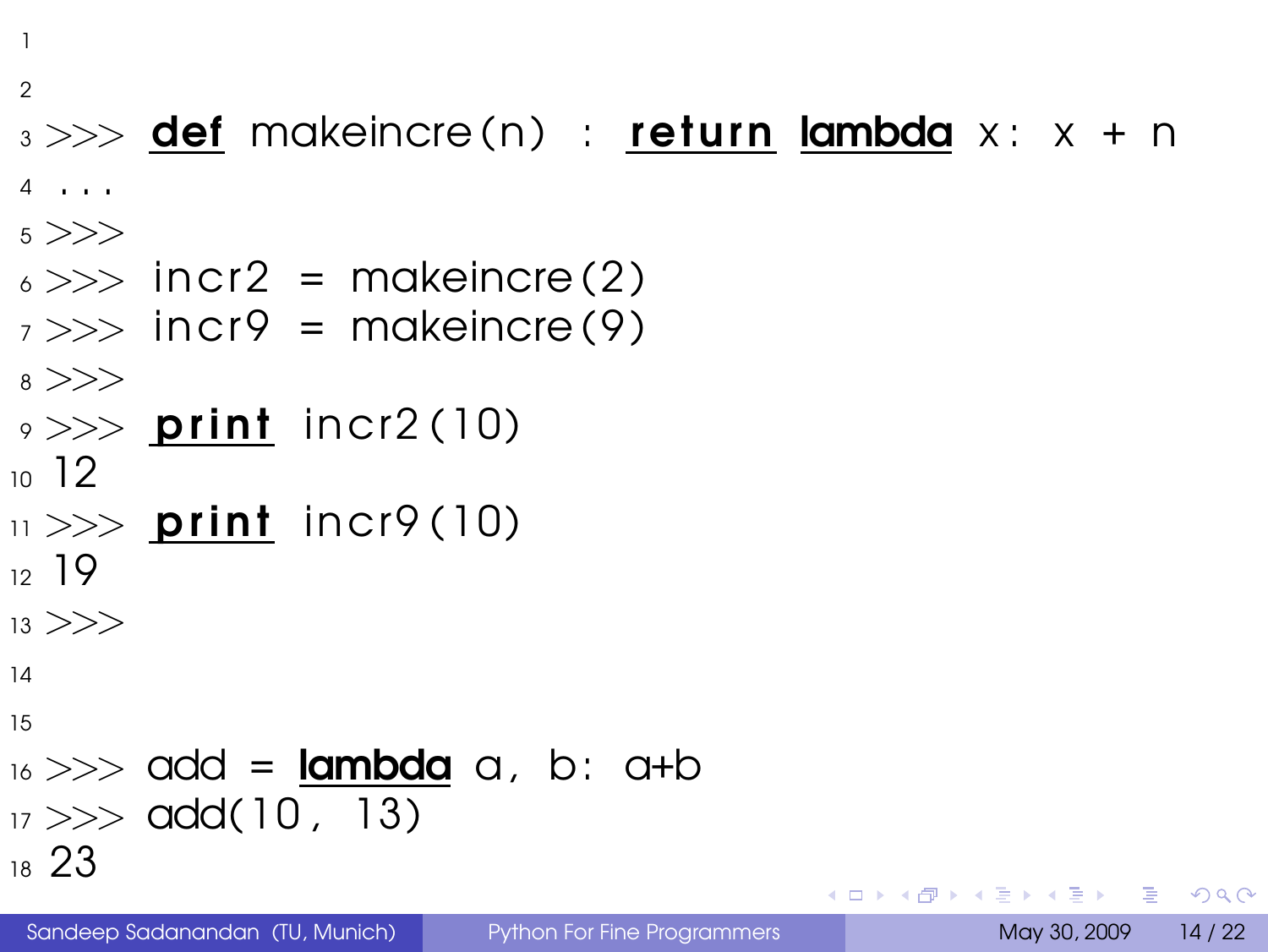### To Note

- Variables : A comma separated list of variables. Not in parens.
- Expression : A normal python expression. The scope includes both the variables and the local scope.

 $\Omega$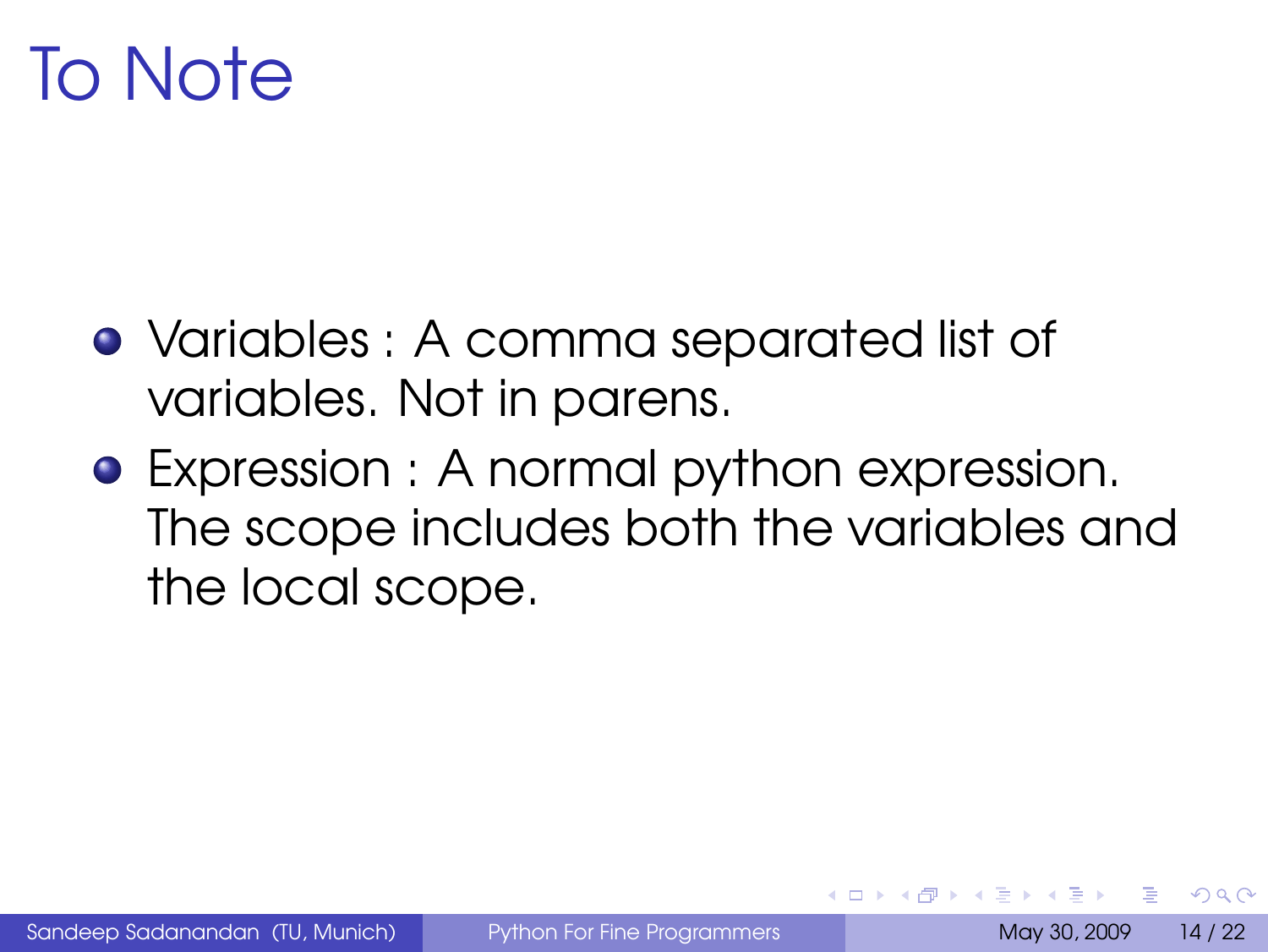We already saw that empty means FALSE in python. The same applies to zero too.

∍

 $\Omega$ 

<span id="page-23-0"></span> $\leftarrow \exists \rightarrow$ 

**←ロト ←何ト**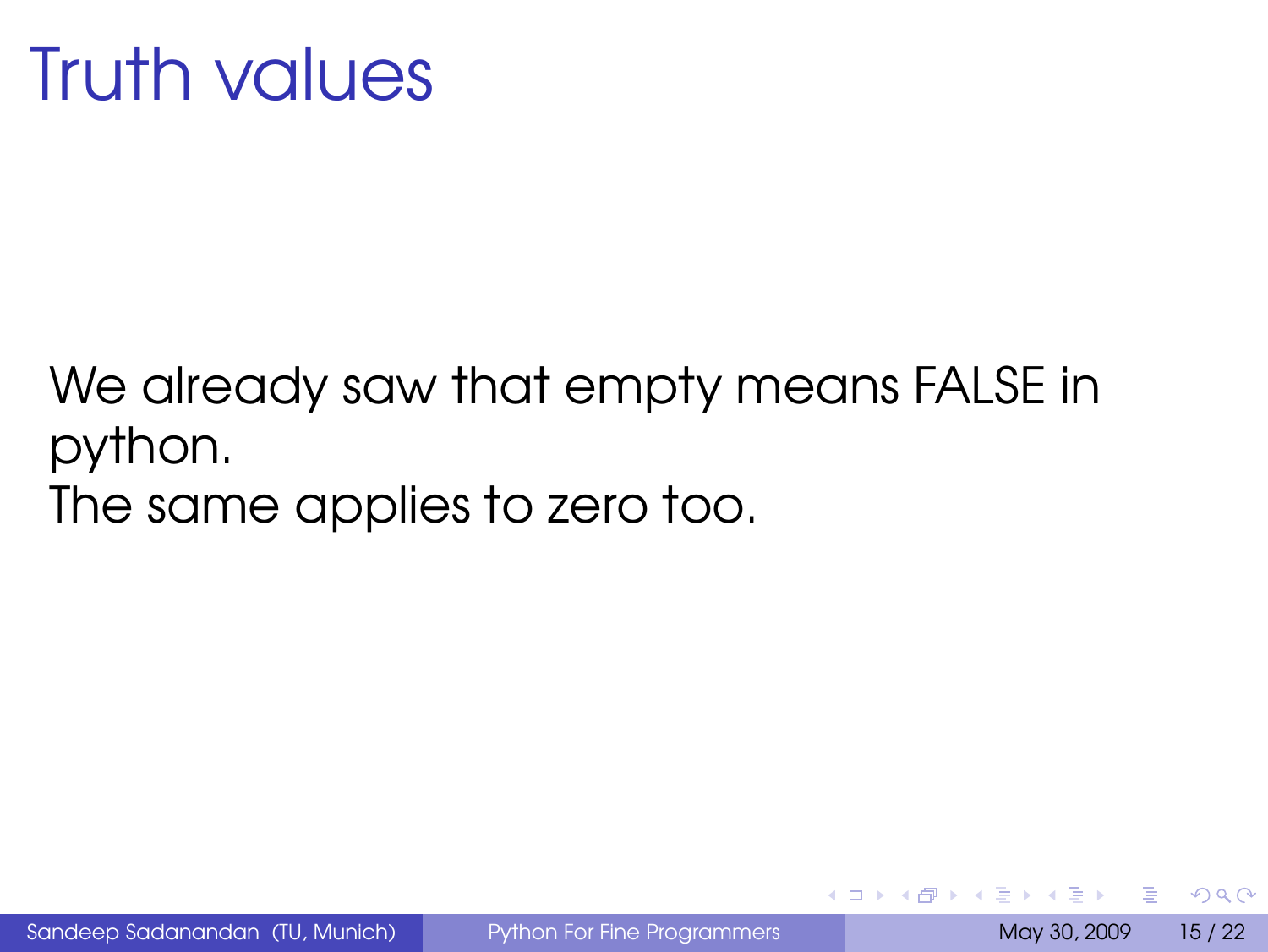```
1 my object = 'somestring'
2
_3 if len(my_object) >0:
      print 'my object is not empty'
5
\delta if len(object):
7 print 'my_object is not empty'
8
\circ if object != '':
10 print 'my object is not empty'
11
12 if object:
13 prini 'my object is not empty'
```
KEL KALLA BIKA BIKA GA A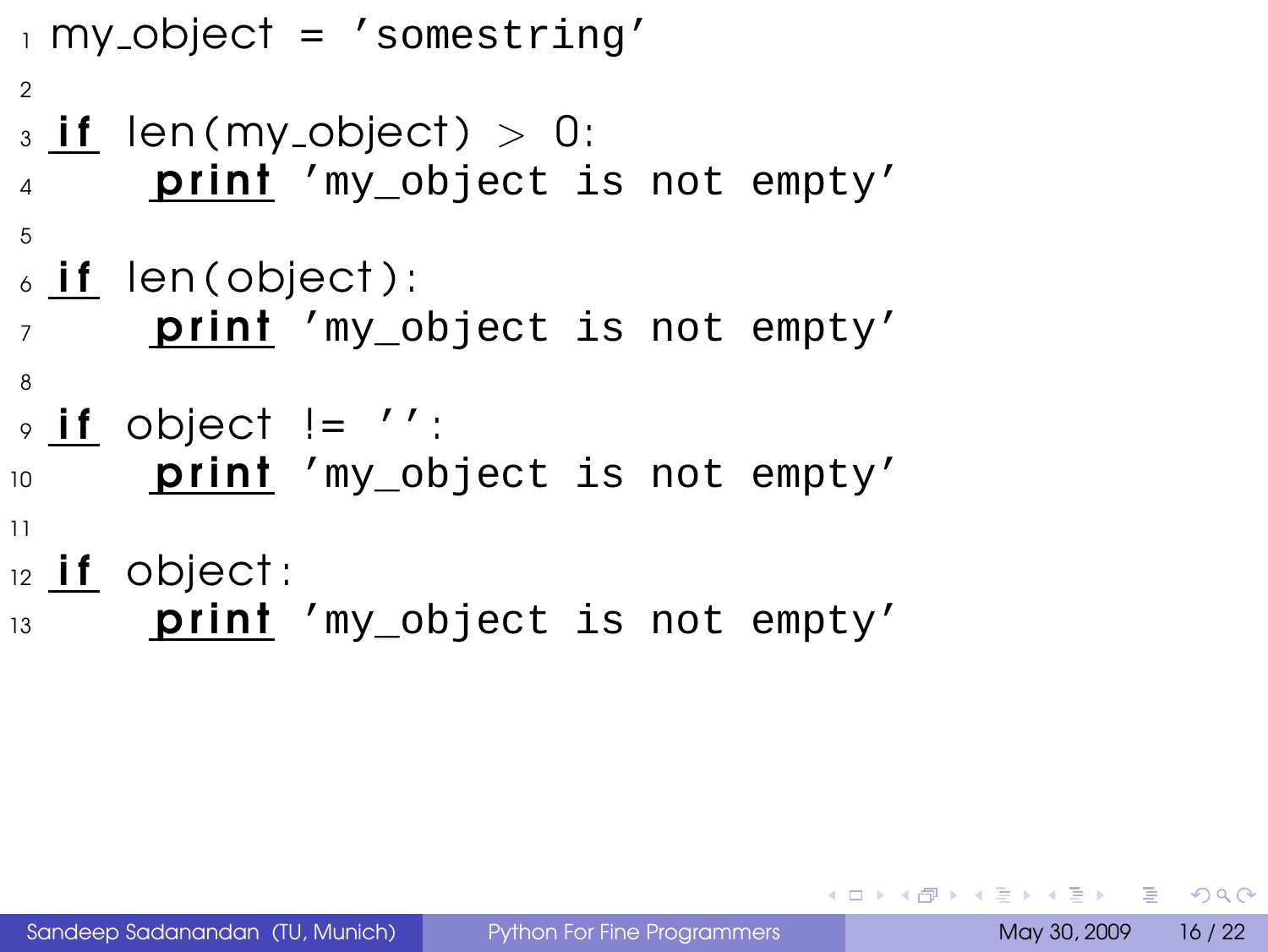# String Theory

- The strings in python contains many methods. One of them is find which returns the position of a substring
- **•** But if we need only to check if the substring is present in a big string, we don't need to use that. (More readable code)
- **•** split and join: These are two string methods which are very useful.

 $\Omega$ 

重き イヨギ

 $\leftarrow$   $\Box$   $\rightarrow$   $\leftarrow$   $\leftarrow$   $\Box$   $\rightarrow$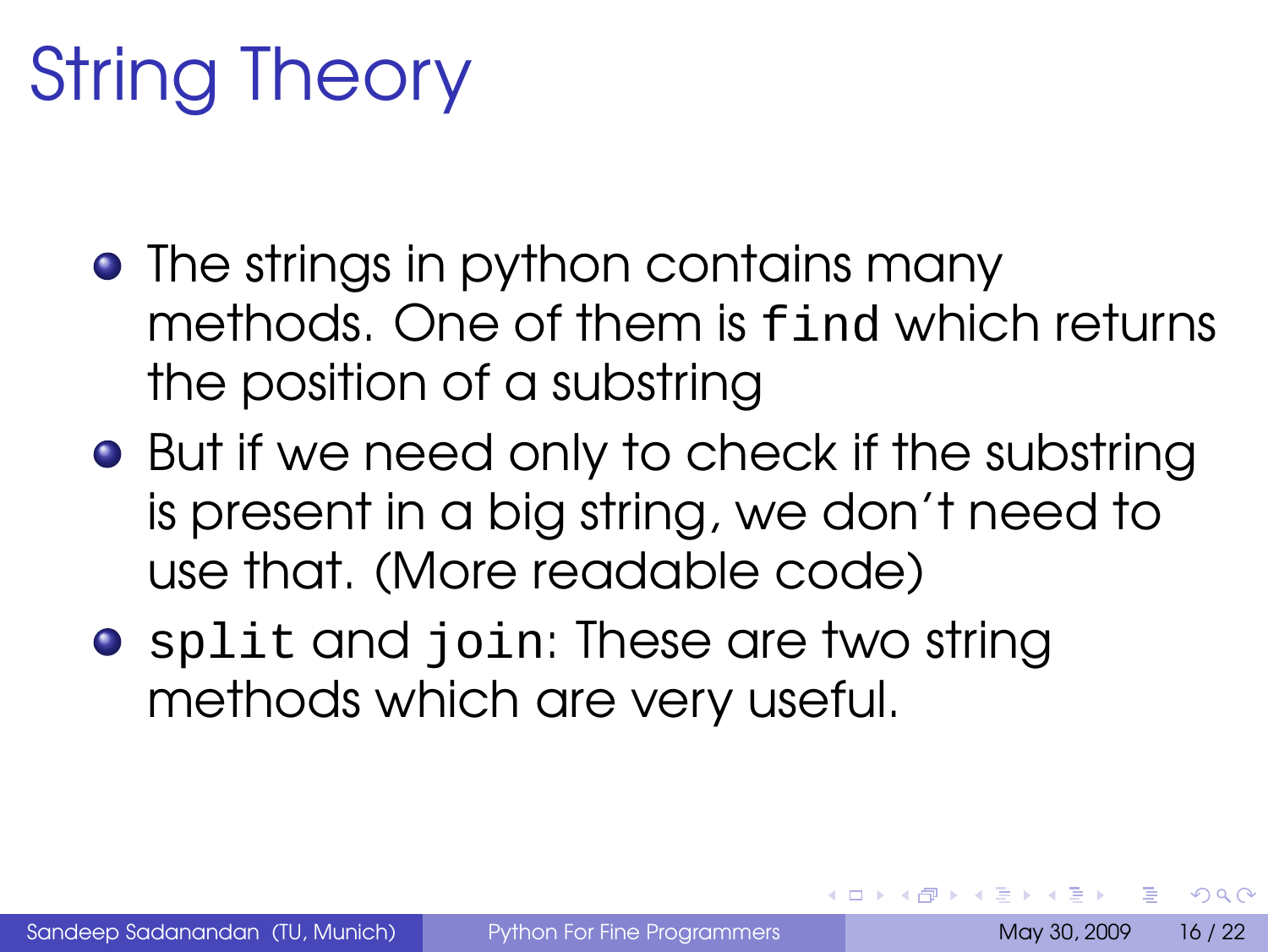```
1
2 >> string = 'Hi there'
3 \gg \gg if string find ('Hi') != -1:
4 ... print 'Success!'
5 . . .
6 Success !
7 >> if 'Hi' in string:
8 ... print 'Success!'
9 . . .
10 Success!
11 >>12 >> mystr = 'this is a one two three string'
_{13} >> words = mystr. split()
_{14} >> words
15 ('this', 'is', 'a', 'one', 'two', 'three', 'string
_{16} >> ' *'. join (words)
17 'this*is*a*one*two*three*string'
18 >>KORK EXTERICATION
```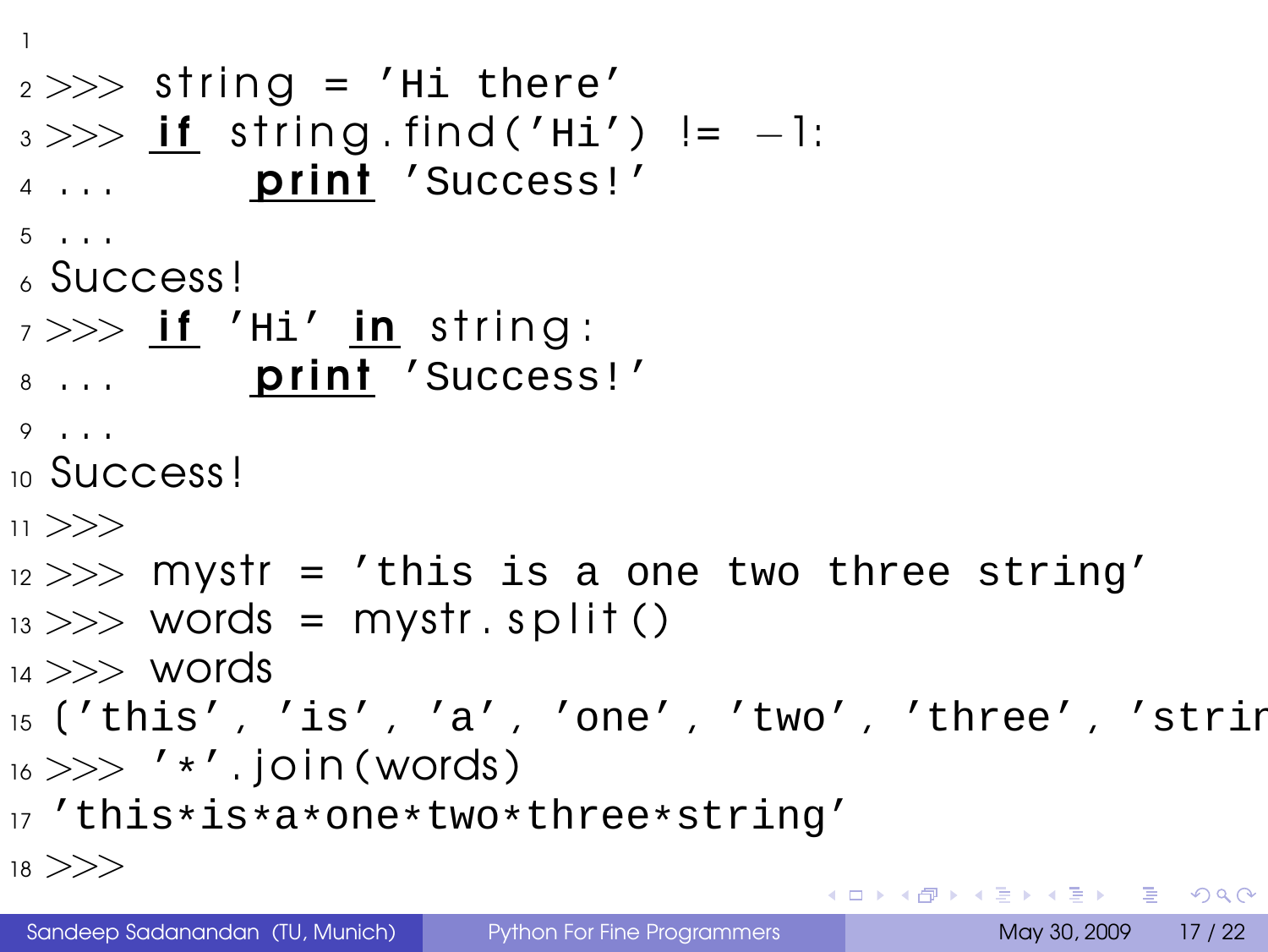### Filter, Map and Reduce func tool(function, sequence)

- **•** filter: Filter accepts two parameters, one is a function and the second one a sequence. It returns a list of the elements of the sequence for which the function is TRUE.
- map: The returned list would be the results of applying the function to each member of the sequence.
- **•** reduce: Initially, the function is applied to the first two elements of the sequence, and the result used as the parameter along with the next elements of the sequence.

つのへ

ヨメ イヨメ

 $\leftarrow$   $\leftarrow$   $\leftarrow$   $\leftarrow$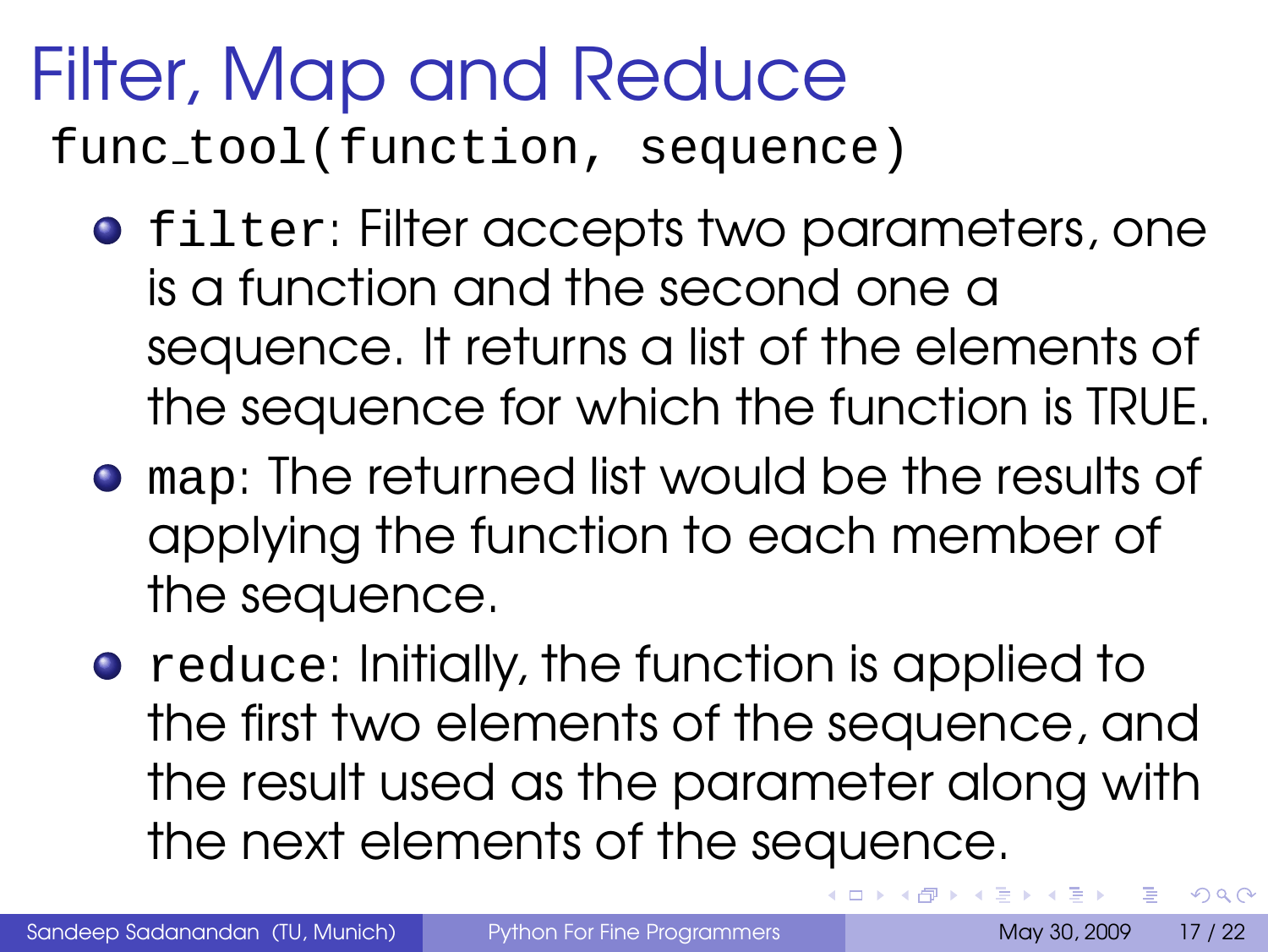```
1
2 >> def f(x): return x \, \frac{1}{2} = 0 and x \, \frac{1}{2} = 03 \cdot \cdot \cdot4 >> filter (f, range (2, 25))
5(5, 7, 11, 13, 17, 19, 23)6 >>> def cube( x ) : return x∗x∗x
7 . . .
_8 \gg\gg map(cube, range(1, 11))
9 (1, 8, 27, 64, 125, 216, 343, 512, 729, 1000)
_{10} >> seq = range (8)
\vert 11 >>> def add(x, y): return x+y
12 \cdot \cdot \cdot_{13} >> map(add, seq, seq)
14 (0, 2, 4, 6, 8, 10, 12, 14)
```
KEL KALLA BIKA BIKA GA A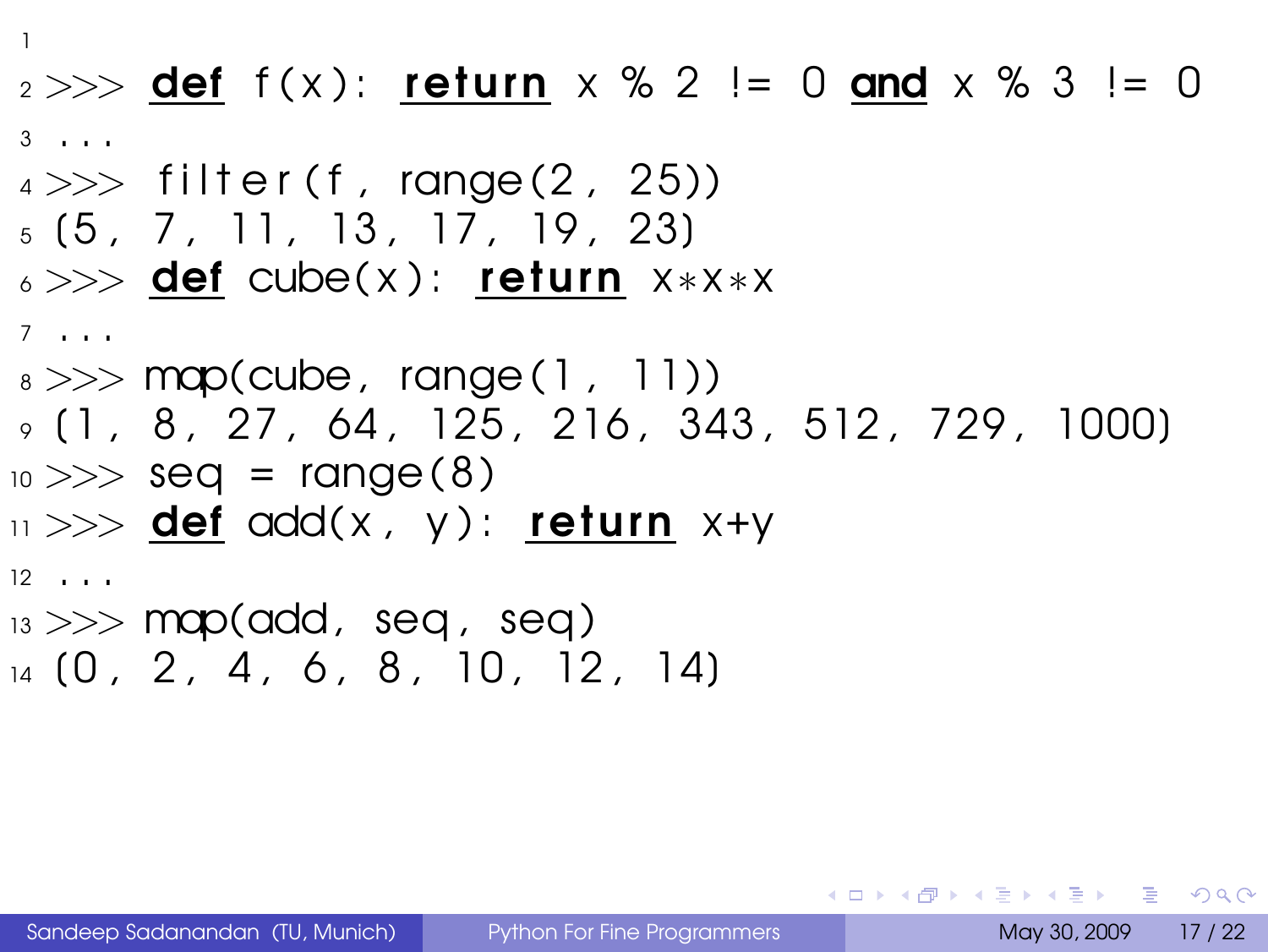```
1 >> def add(x,y): return x+y
2 \cdot \cdot \cdot3 \gg\gg reduce(add, range(1, 11))
4 55
5 \gg >> def sum(seq):
\delta ... \qquad def \alphadd(x,y): return x+y7 \ldots return reduce (add, seq, 0)
8 . . .
\rightarrow >> sum(range(1, 11))
10 55
_{11} >> sum ( ( ) )
12 \Omega
```
**KORK EXTERICATION**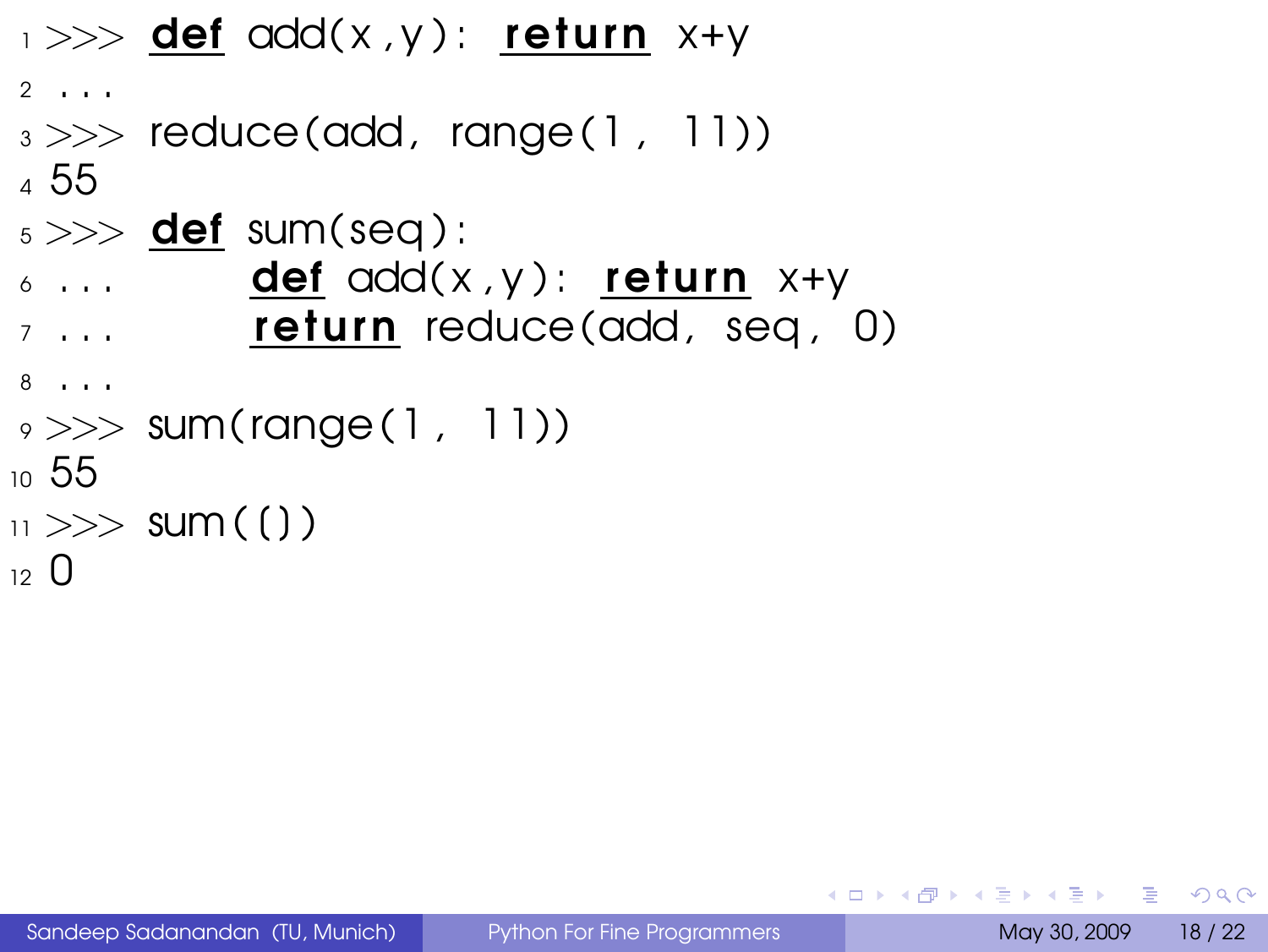### In case we need to combine two lists, How do we do it? How do we create a dictionary from two lists?

 $\Omega$ 

 $\leftarrow$   $\equiv$   $\rightarrow$ 

**←ロト ←何ト**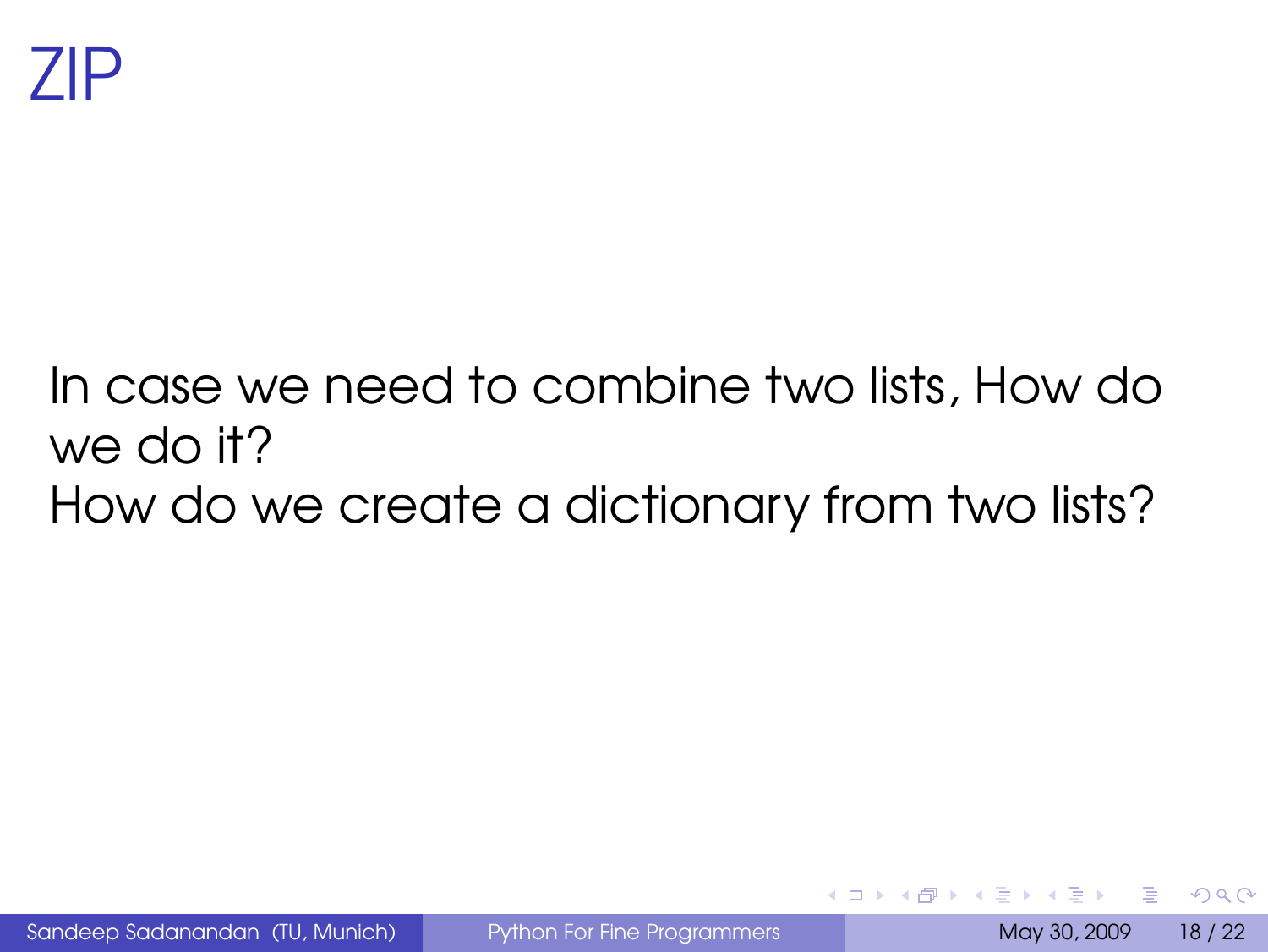- $_1 >> 1 = (x \text{ for } x \text{ in } range(1, 10))$  $2 >> k = (y$  for y in range (90, 99)  $3 \gg >> 1$
- $4$   $(1, 2, 3, 4, 5, 6, 7, 8, 9)$
- $5$  >>> k
- $6$  (90, 91, 92, 93, 94, 95, 96, 97, 98)
- <sup>7</sup> >>>
- <sup>8</sup> >>>
- $\Rightarrow$   $\Rightarrow$   $\Rightarrow$   $\Rightarrow$   $\Rightarrow$   $\Rightarrow$   $((\bot(x), \ k(x))$  for x in range( $\text{len}(\bot))$ )  $_{10}$  >>> 1k  $_{11}$  ((1, 90), (2, 91), (3, 92), (4, 93), (5, 94),
- $\begin{array}{ccc} \hline\n 12 & (6, 95), (7, 96), (8, 97), (9, 98) \end{array}$

KEL KALEY (EN EL AQO)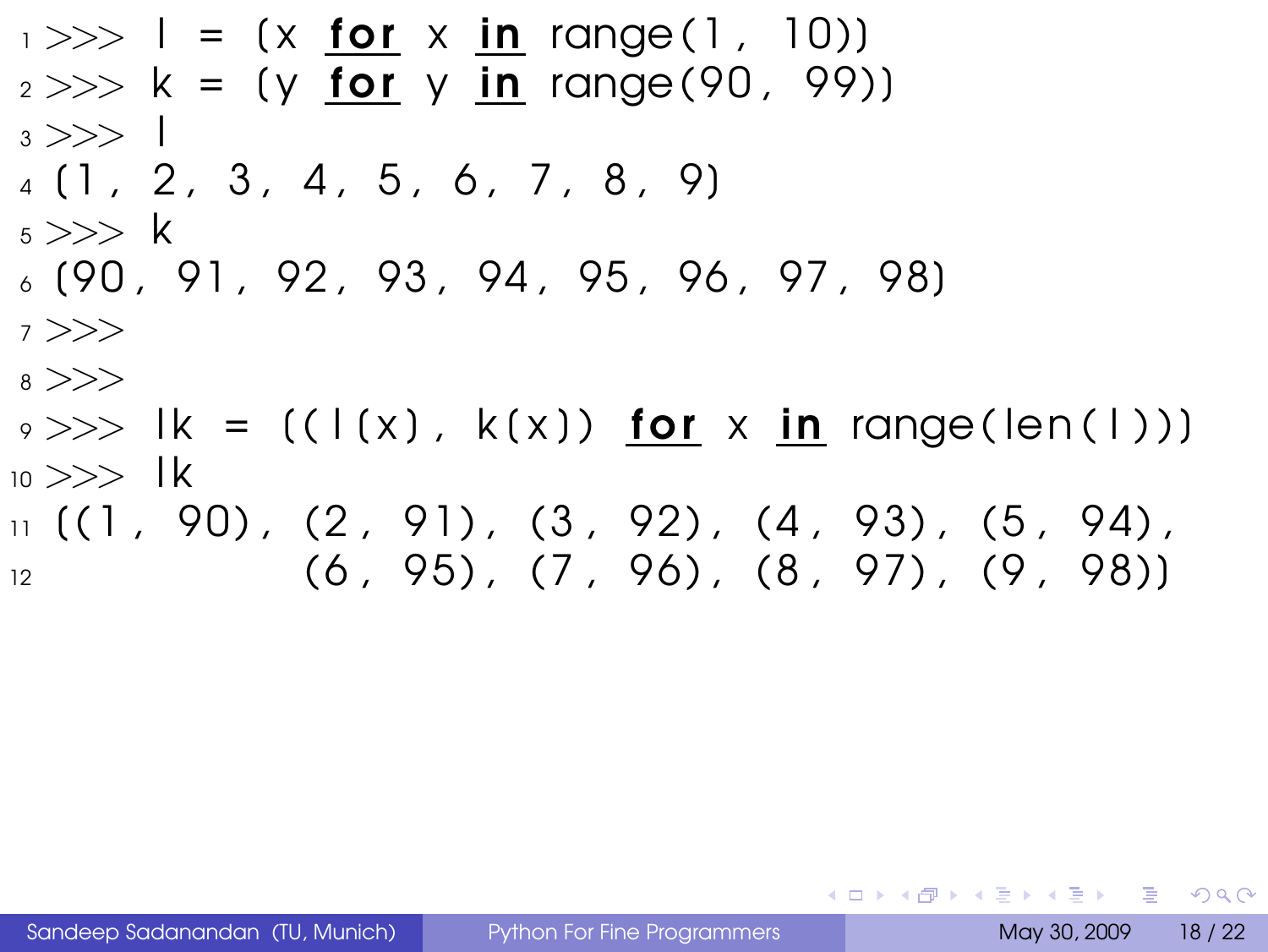```
1 >>>
2 >> |k| = zip(1, k)3 >> |k|_4 ((1, 90), (2, 91), (3, 92), (4, 93), (5, 94),
5 \qquad (6, 95), (7, 96), (8, 97), (9, 98)6 \gt>>7 >> | k d = \text{dict} ( k l )_{8} >> lkd
9 {1: 90 , 2: 91 , 3: 92 , 4: 93 , 5: 94 ,
10 6: 95 , 7: 96 , 8: 97 , 9: 98}
11 >>
```
<span id="page-32-0"></span>KEL KALEY (EN EL AQO)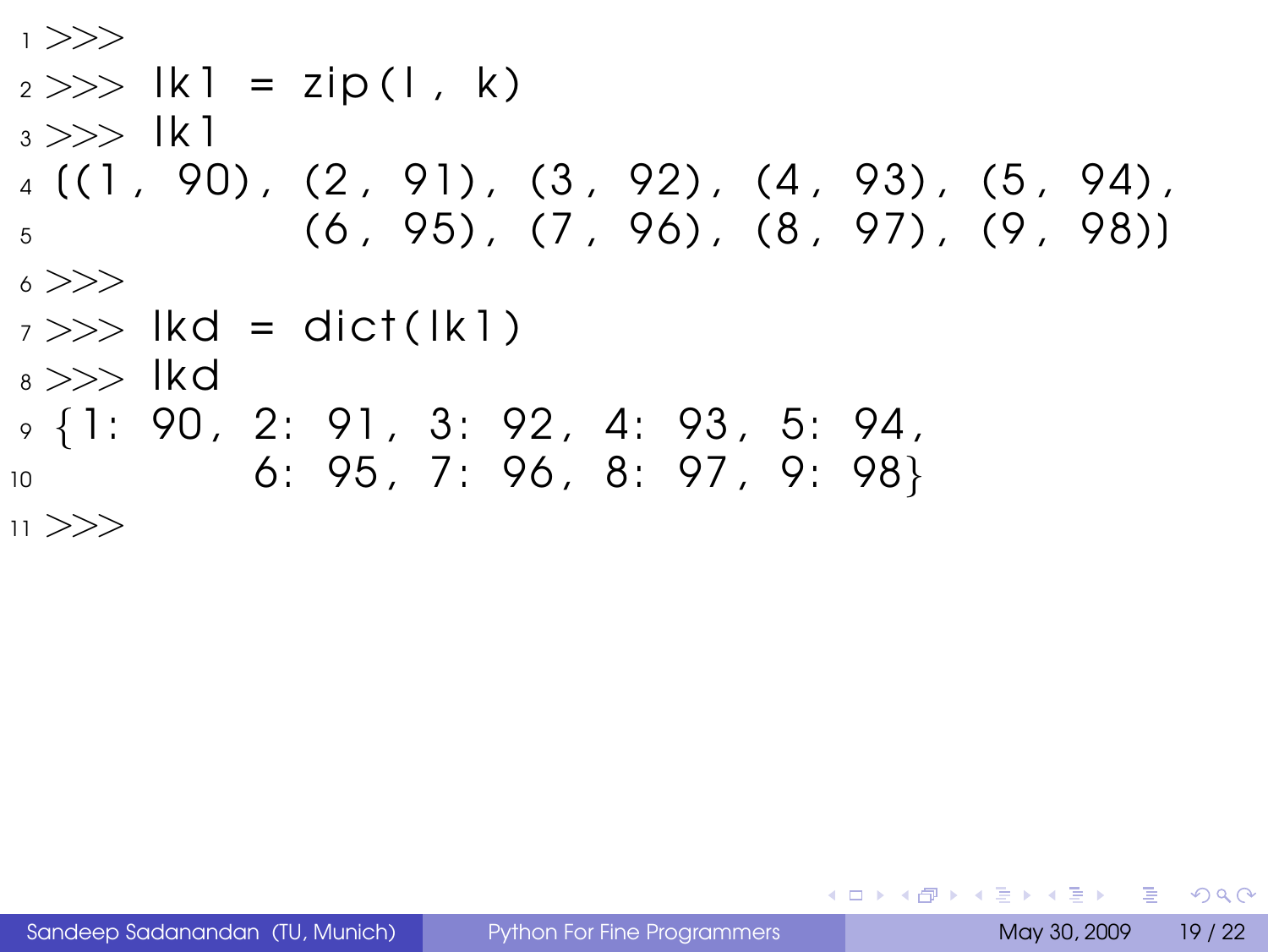### Regular Expressions Basics

- **•** Alphabets
- Operators : <sup>∗</sup>,+,?,<sup>|</sup>
- $\bullet$  Examples : (0|1)\*,  $a(bc|d)*$ ,  $a+$

œ.

 $\Omega$ 

ミメスヨメ

**4 ロト 4 何 ト 4**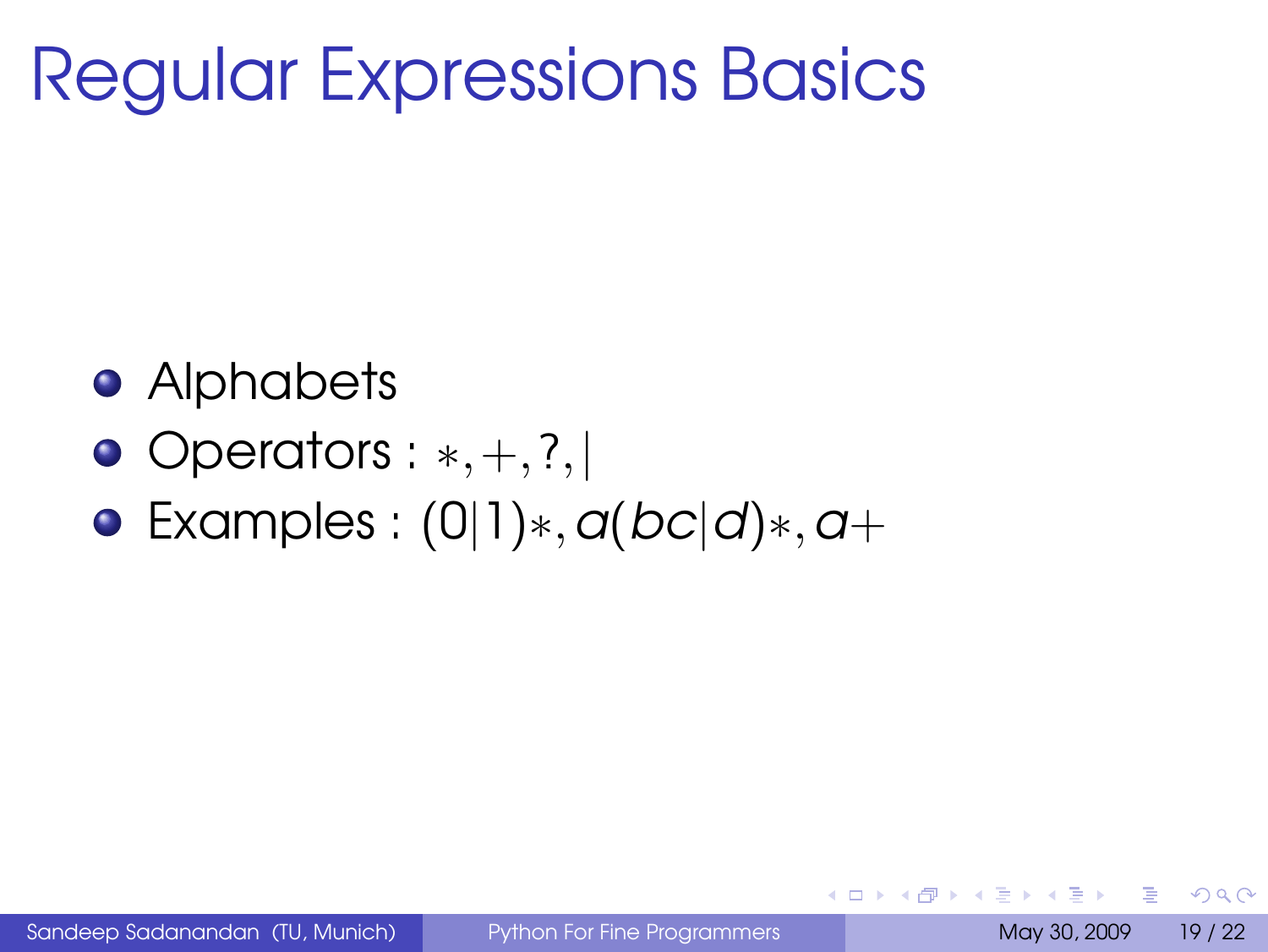# In Python

In python, there exists a module for regular expressions. Here we can see some example symbols

- . Stands for any character
- $\bullet\vee\vee\bullet\wedge$  matches all alphanumeric characters and ' '
- $\bullet \vee w$  matches anything which is not  $\vee w$
- $\bullet \setminus d$  matches digits

 $\Omega$ 

**ALBERTA** ∍

 $\leftarrow$   $\Box$   $\rightarrow$   $\leftarrow$   $\leftarrow$   $\Box$   $\rightarrow$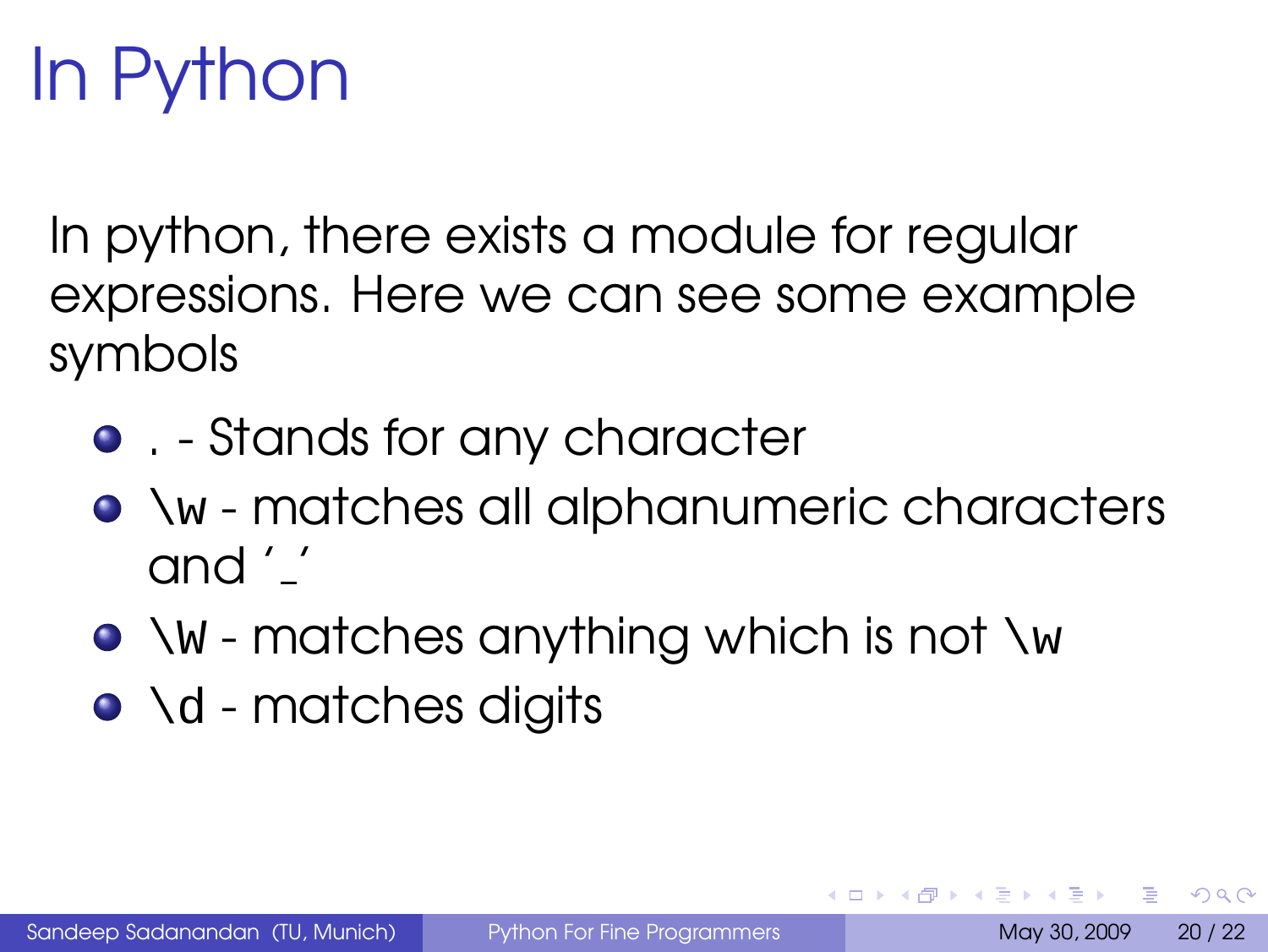The standard way to use regular expressions in python is as follows.

- **Compile the expression to a patters object.**
- **•** Then the object is matched against the test.
- **•** If successfully matches, a Match object is returned, with the relavant information.

 $\Omega$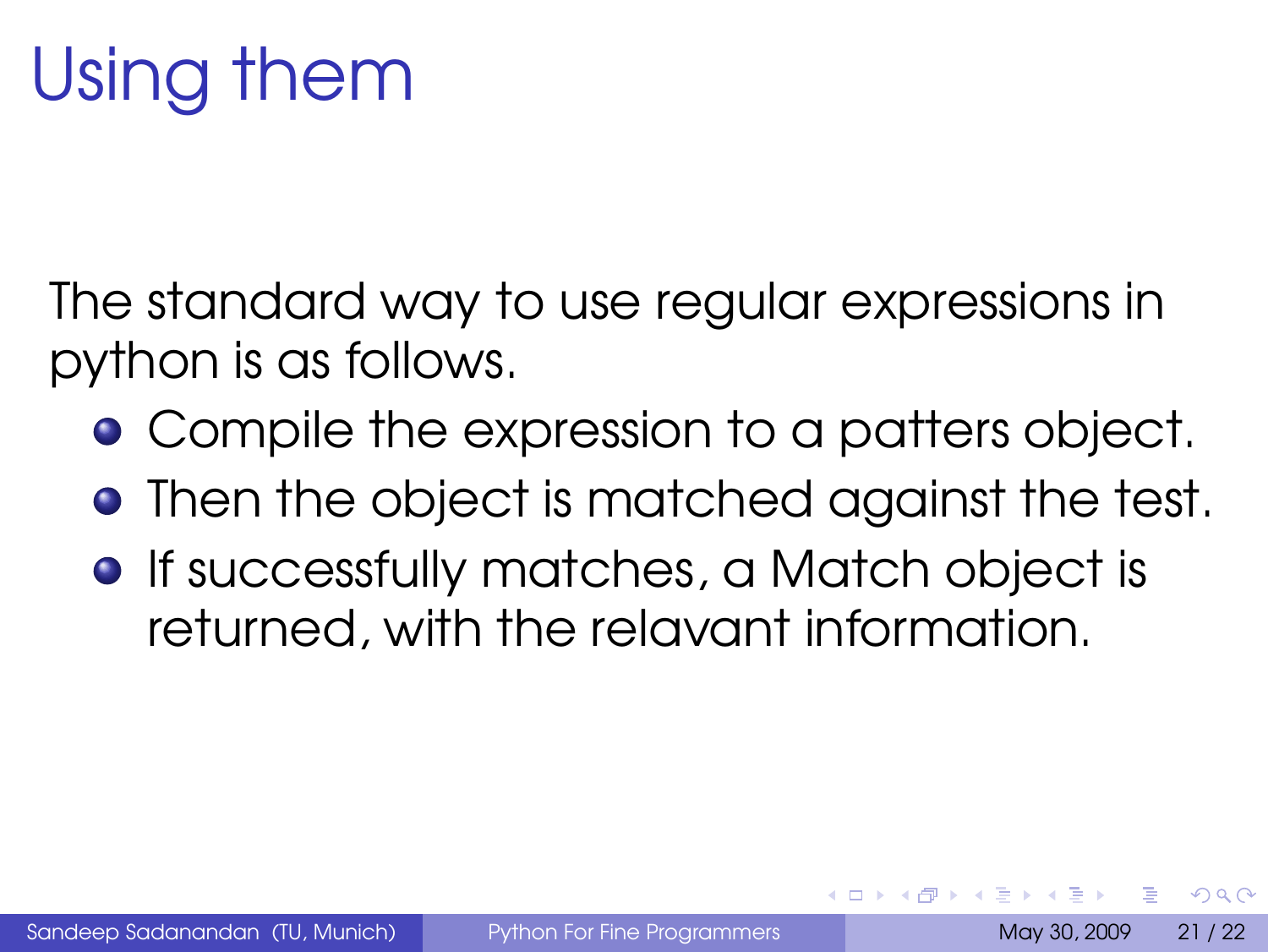1

#### $2 >>$  import re

- $3 \gg\gg$  pattern = re.compile('a(a\*)b')
- $4 >>$  text = 'xyzaaaab3sf'
- $5 \gg\gg$  matcher = pattern . search (text)
- $6 \gg >>$  print matcher . group ()
- <sup>7</sup> aaaab
- <sup>8</sup> >>>
- $\circ$  >>>

**KOD KARD KED KED DE VOOR**